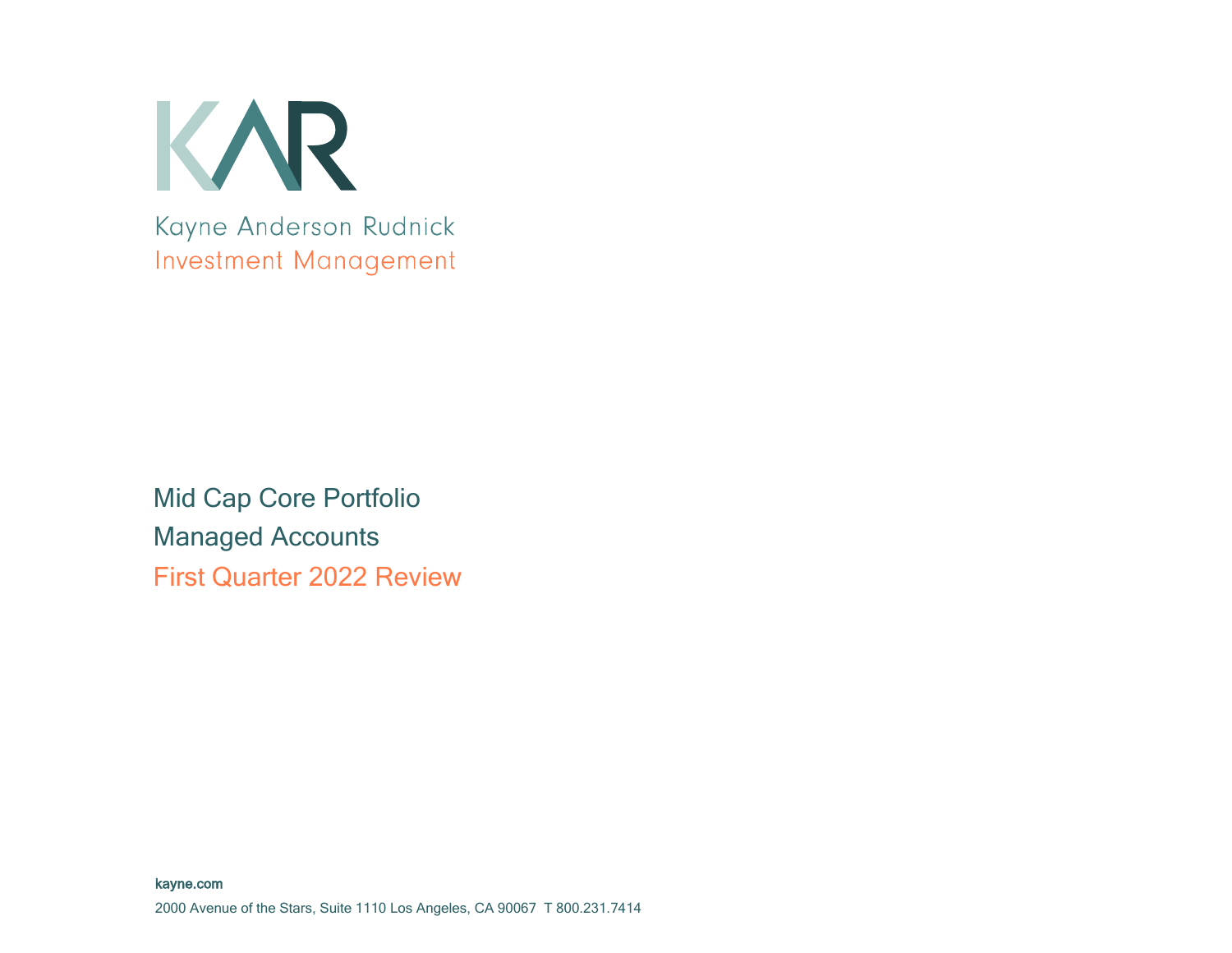- Originally established to manage founder capital
- Over three decades of experience
- A differentiated "business analyst" investment approach focusing on high-quality businesses
- A disciplined and repeatable investment process that produces high-conviction portfolios
- A wholly owned, independent subsidiary of Virtus Investment Partners

| <b>Profile</b><br>• Originally established to manage founder capital | At a Glance                               |                 |
|----------------------------------------------------------------------|-------------------------------------------|-----------------|
|                                                                      | Year Founded                              | 1984            |
| • Over three decades of experience                                   | <b>Headquarters</b>                       | Los Angeles, CA |
|                                                                      | <b>AUM</b>                                | \$57.0 billion* |
| • A differentiated "business analyst" investment approach            | Number of Equity Investment Professionals |                 |
| focusing on high-quality businesses                                  | <b>Average Investment Experience</b>      | 18 Years        |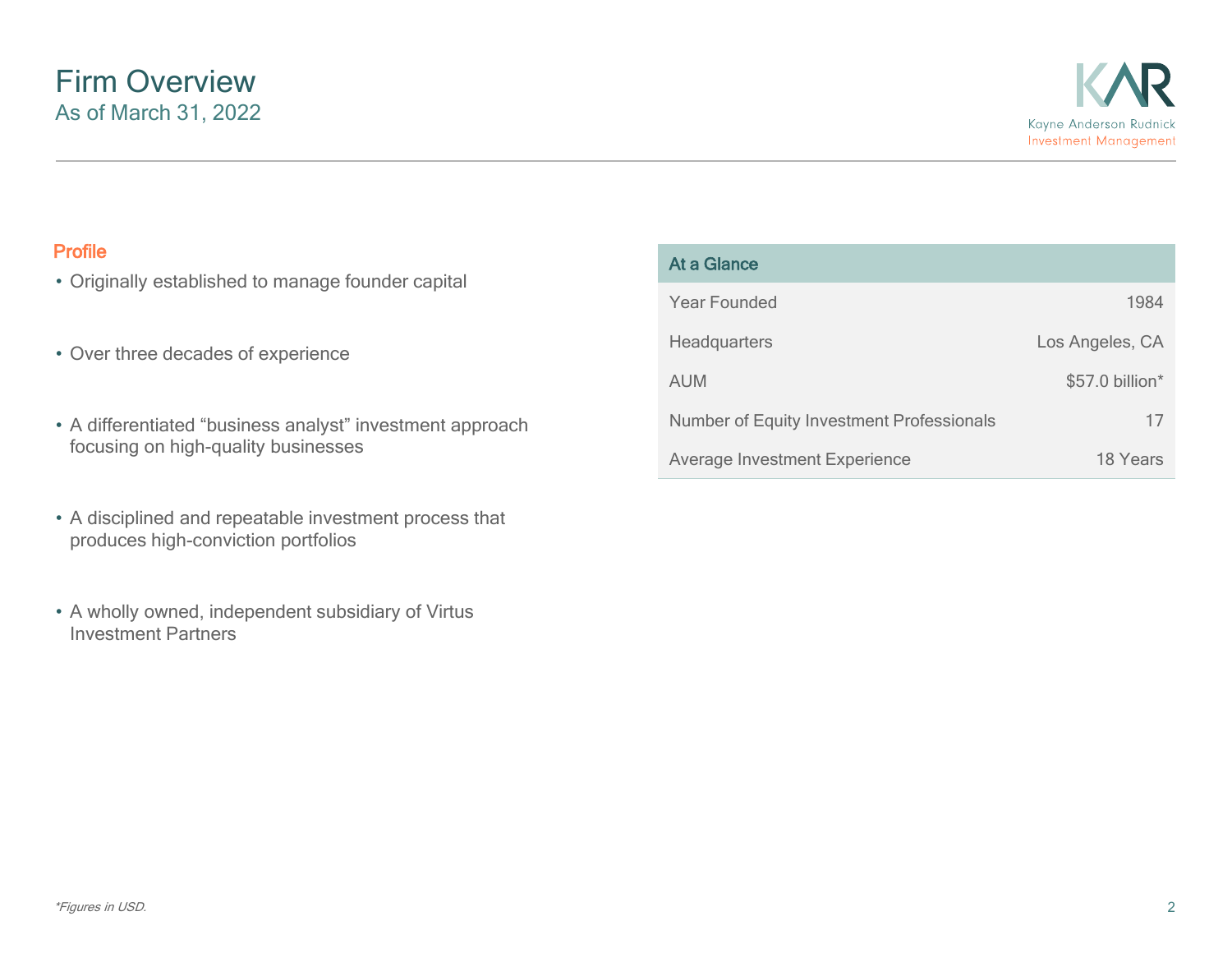Investment Philosophy

We believe that purchasing high-quality businesses with competitive protections at attractive valuations will achieve excess returns over a complete market cycle

### Investment Objectives

- To achieve a return meaningfully above that of the Russell Midcap® Index
- To achieve this return objective with a portfolio that exhibits lower overall risk characteristics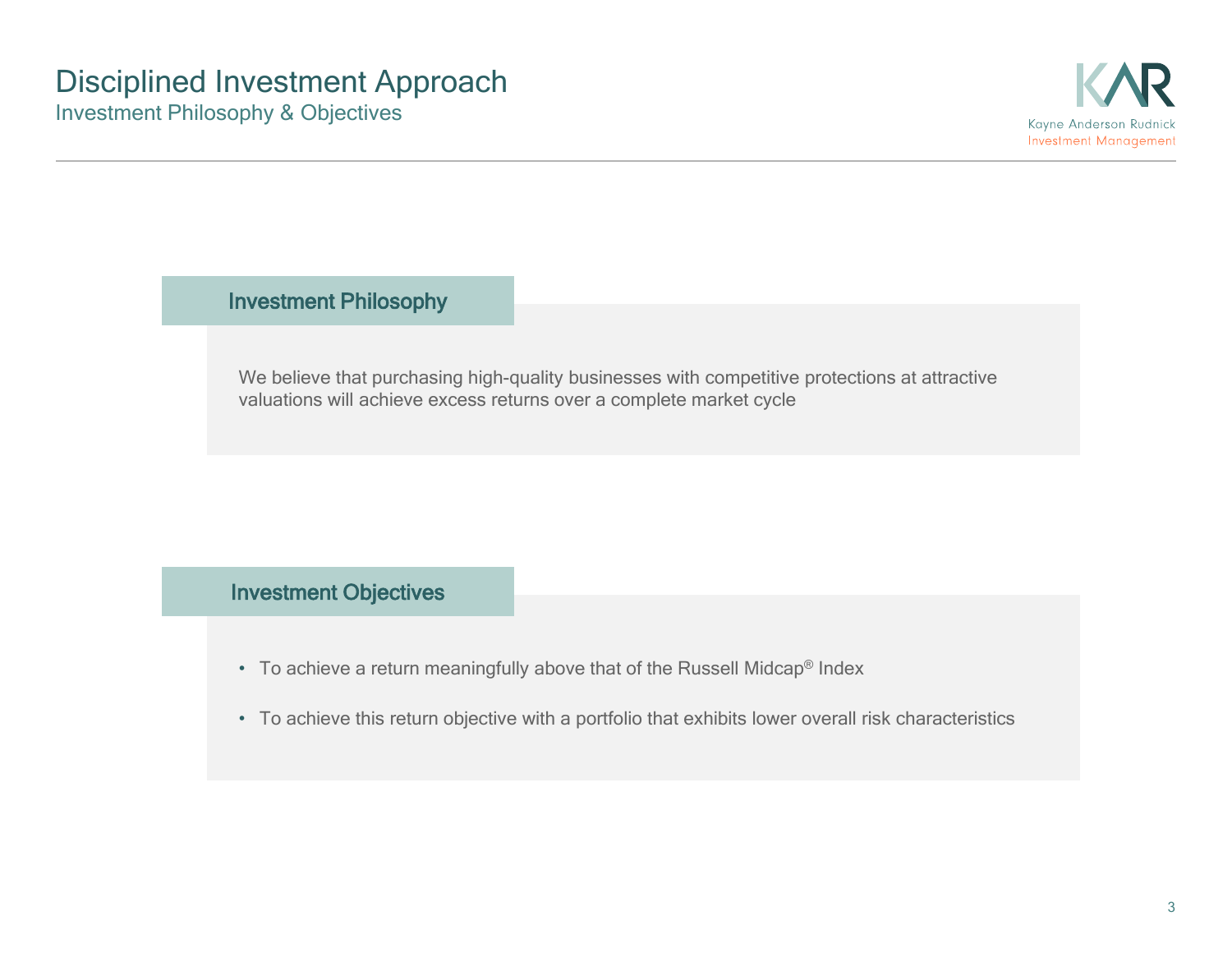## Tenets of Quality Our Qualitative Business Assessment





- Protect and Grow Market Share
- High Economic Return on Capital
- Business Returns  $\rightarrow$  Shareholder Returns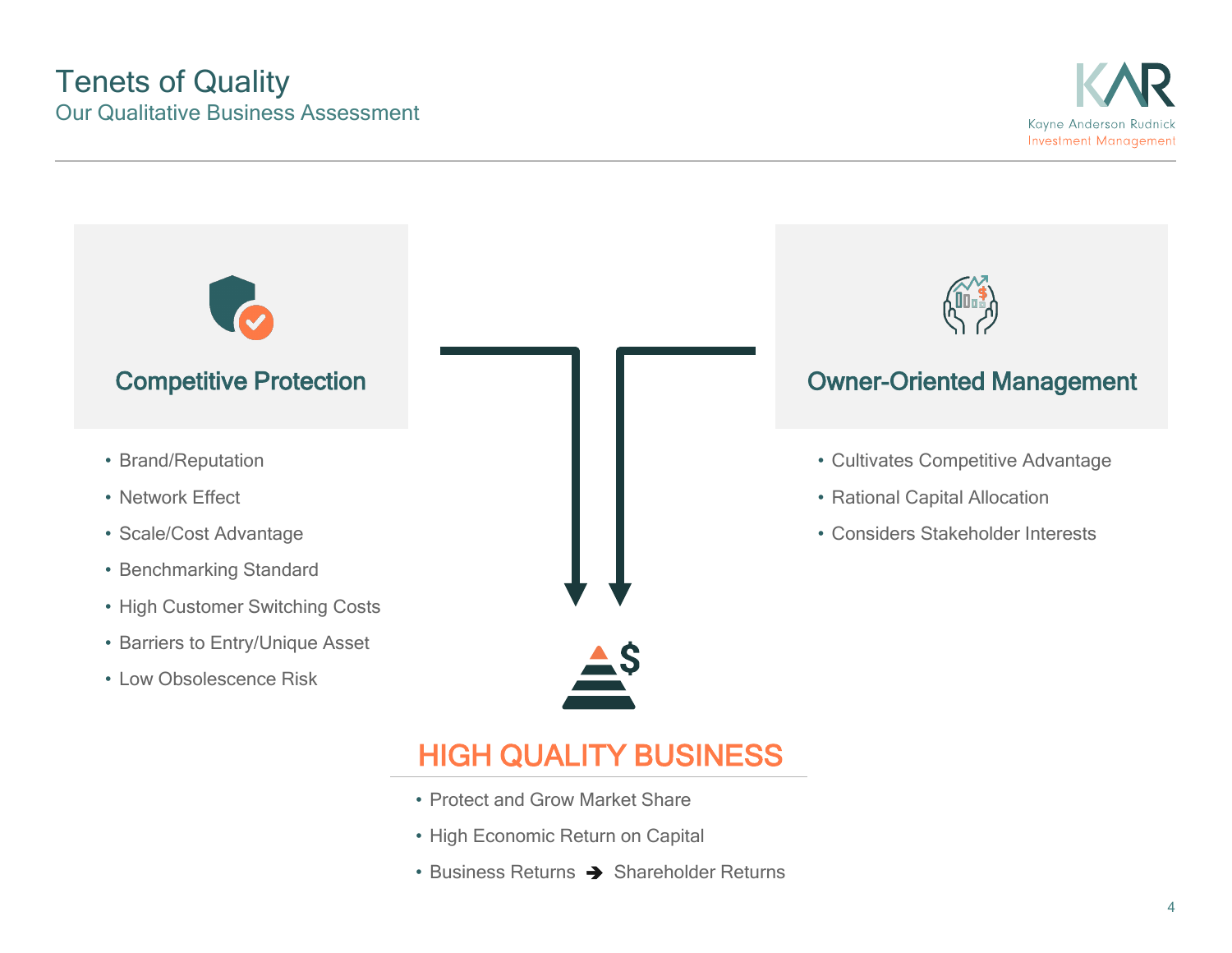### Summary of Key Differentiators We Seek to Manage Risk and Generate Returns Differently





\* The Classic Approach is based upon competitors with 75 holdings or more. The observations are generalized and do not represent any specific competitor's investment approach. †There is no guarantee that the portfolio will meet its objective.

Past performance is no guarantee of future results. Returns could be reduced, or losses incurred, due to currency fluctuations.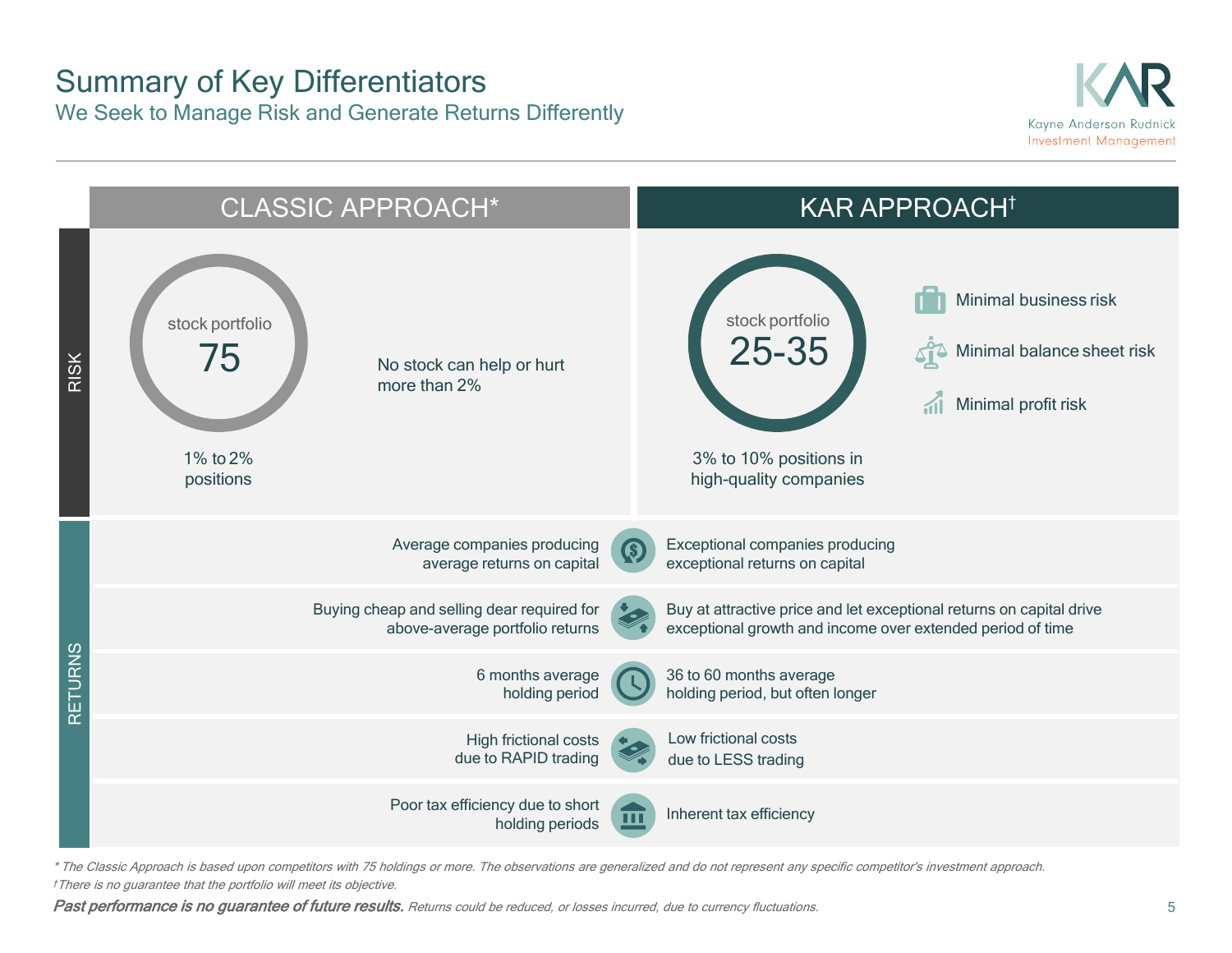| <b>Portfolio Manager/Analysts</b> | <b>Responsibility</b>                                                             | <b>Research Experience</b> | <b>Years with KAR</b> |
|-----------------------------------|-----------------------------------------------------------------------------------|----------------------------|-----------------------|
| Douglas S. Foreman, CFA           | <b>Chief Investment Officer</b>                                                   | 36 Years                   | 11 Years              |
| Jon Christensen, CFA              | Portfolio Manager and Senior Research Analyst<br>Sector Coverage: Health Care     | 27 Years                   | 21 Years              |
| <b>Craig Stone</b>                | Portfolio Manager and Senior Research Analyst<br>Sector Coverage: Industrials     | 33 Years                   | 22 Years              |
| <b>Todd Beiley, CFA</b>           | Senior Research Analyst<br>Sector Coverage: Energy and Communication Services     | 23 Years                   | 20 Years              |
| Julie Biel, CFA                   | Senior Research Analyst<br>Sector Coverage: Information Technology                | 14 Years                   | 9 Years               |
| <b>Julie Kutasov</b>              | Senior Research Analyst<br>Sector Coverage: Materials and Industrials             | 21 Years                   | 21 Years              |
| Chris Wright, CFA                 | Senior Research Analyst<br>Sector Coverage: Financials and Real Estate            | 10 Years                   | 10 Years              |
| Sean Dixon                        | Research Analyst<br>Sector Coverage: Consumer Discretionary and Industrials       | 14 Years                   | 4 Years               |
| Adam Xiao, CFA                    | Research Analyst<br>Sector Coverage: Consumer Staples, Financials and Industrials | 9 Years                    | 4 Years               |
| Jordan Greenhouse                 | Managing Director - Senior Client Portfolio Manager                               | 25 Years <sup>t</sup>      | 6 Years               |
| James B. May, CFA                 | Managing Director - Client Portfolio Manager                                      | 34 Years <sup>t</sup>      | 3 Years               |
| <b>Jason Pomatto</b>              | Director - Client Portfolio Manager                                               | 28 Years <sup>t</sup>      | <1 Year               |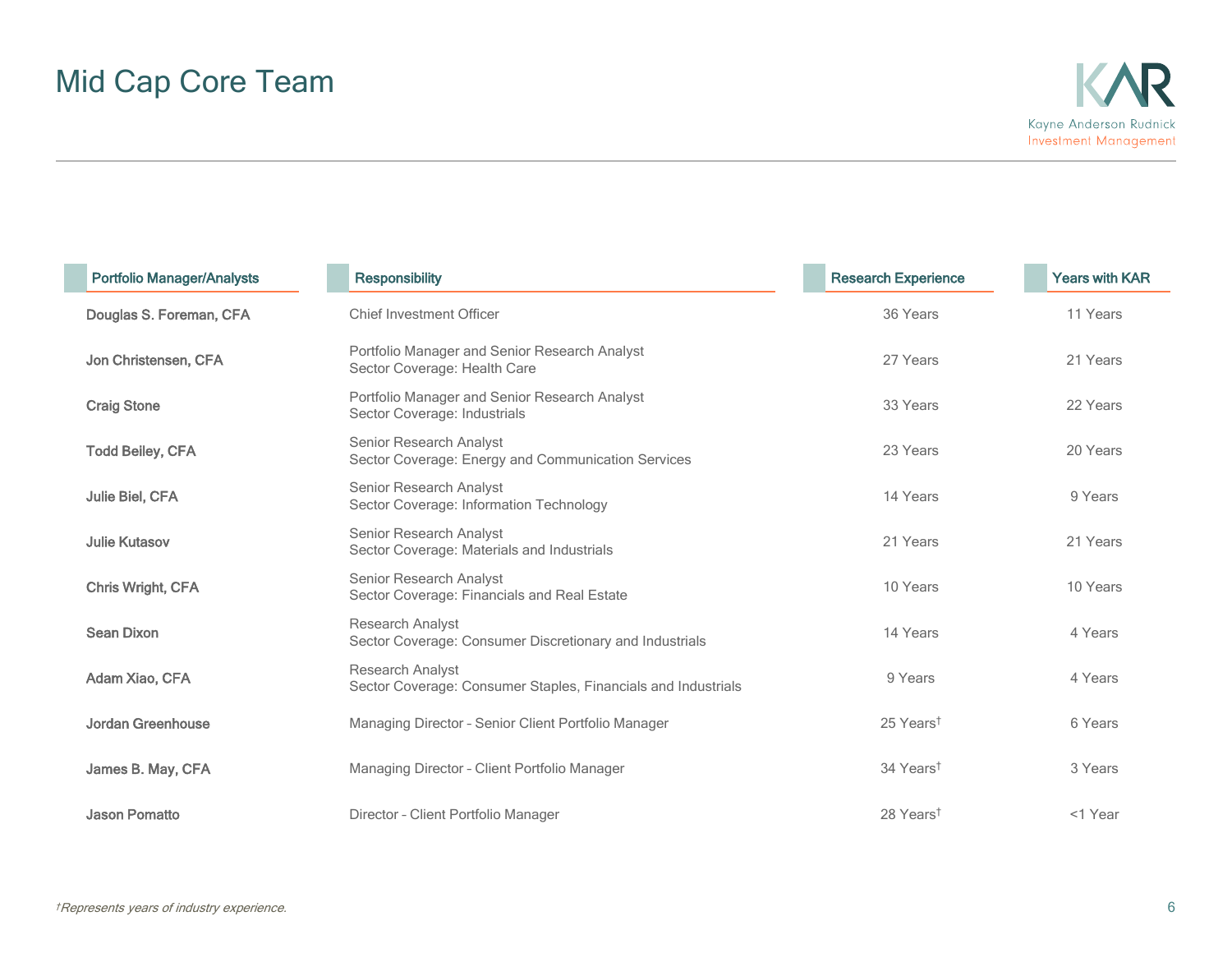## Market Review Performance by Sector and Style

### Sector Performance

Russell Midcap® Index



### Performance by Style

Russell Midcap® Value Index vs. Russell Midcap® Growth Index



### This material is deemed supplemental and complements the performance and disclosure at the end of this presentation.

Data is obtained from FactSet Research Systems and is assumed to be reliable. Past performance is no guarantee of future results. Returns could be reduced, or losses incurred, due to currency fluctuations.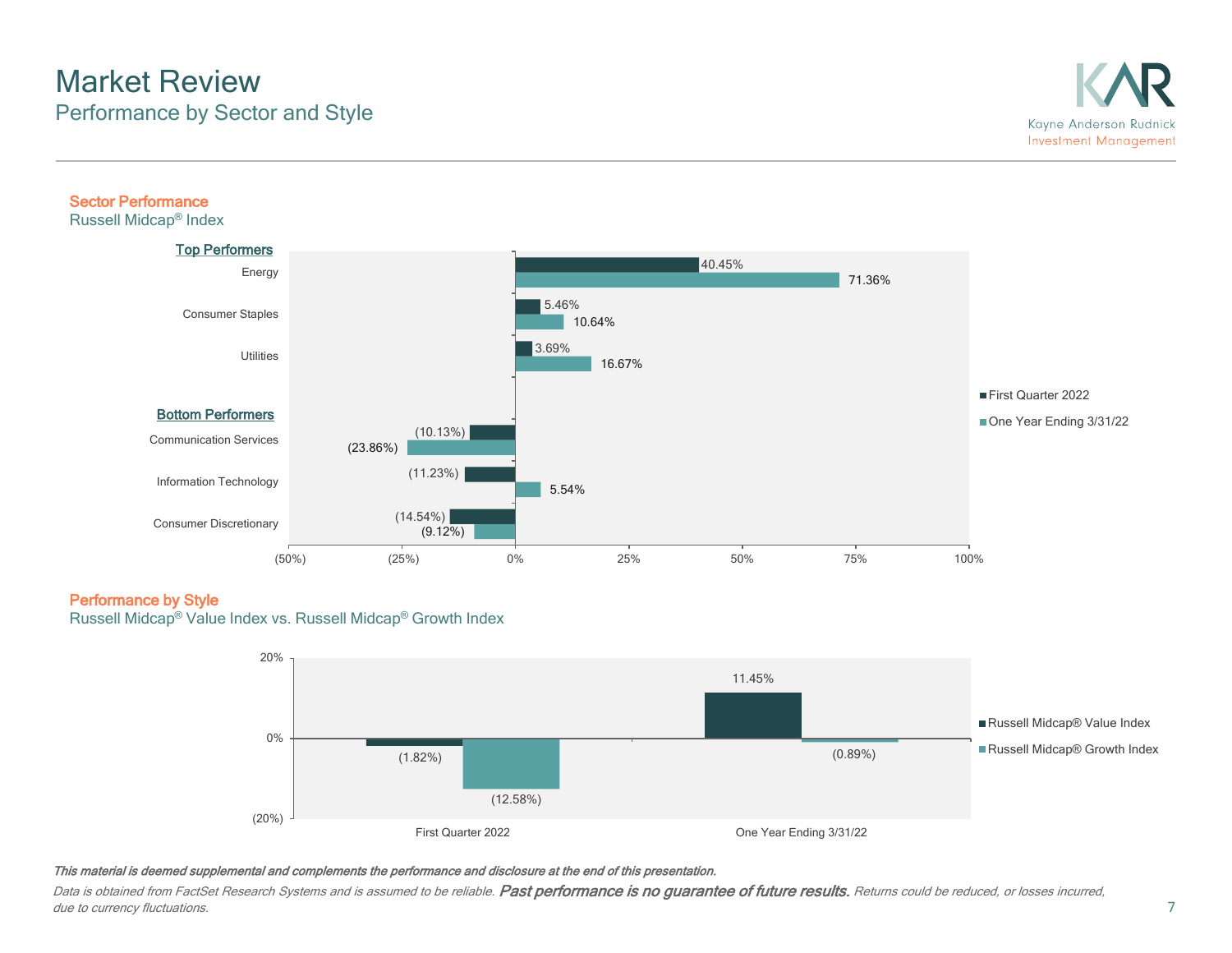## Market Review What is Working in the Current Environment?



### Performance by Debt/Capital Ratio



### Performance by Dividend Yield





### This material is deemed supplemental and complements the performance and disclosure at the end of this presentation.

Data is obtained from FactSet Research Systems and is assumed to be reliable. Past performance is no guarantee of future results. Returns could be reduced, or losses incurred, due to currency fluctuations.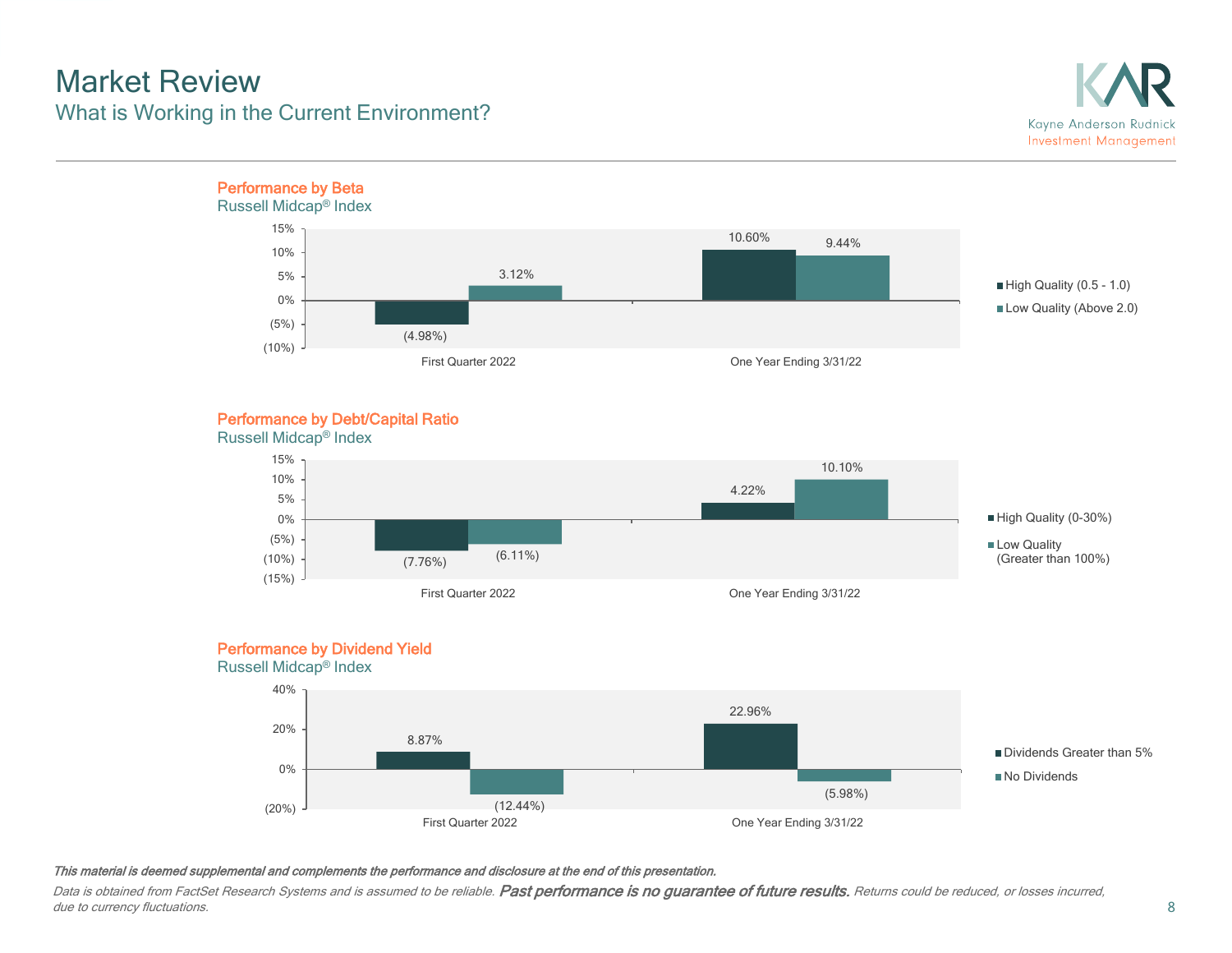### Market Review Performance of Quality Relative to the Performance of Value



### Quality Performance is Typically Negatively Correlated to Value Performance

### 20 Year Correlation of Rolling 1 Year Excess Returns

Rolling 1 Year Excess Returns to MSCI USA Index



### High Quality Outperformed Over the Long Term

20 Years Ending March 31, 2022



#### This material is deemed supplemental and complements the performance and disclosure at the end of this presentation.

Data is obtained from FactSet Research Systems and is assumed to be reliable. The MSCI USA Quality Index is based on the MSCI USA Index, its parent index, which includes large and mid cap stocks in the US equity market. The index aims to capture the performance of quality growth stocks by identifying stocks with high quality scores based on three main fundamental variables: high return on equity (ROE), stable year-over-year earnings growth and low financial leverage. The MSCI USA Value Index captures large and mid cap US securities exhibiting overall value style characteristics. The value investment style characteristics for index construction are defined using three variables: book value to price, 12-month forward earnings to price and dividend yield. Past performance is no guarantee of future results. Returns could be reduced, or losses incurred, due to currency fluctuations.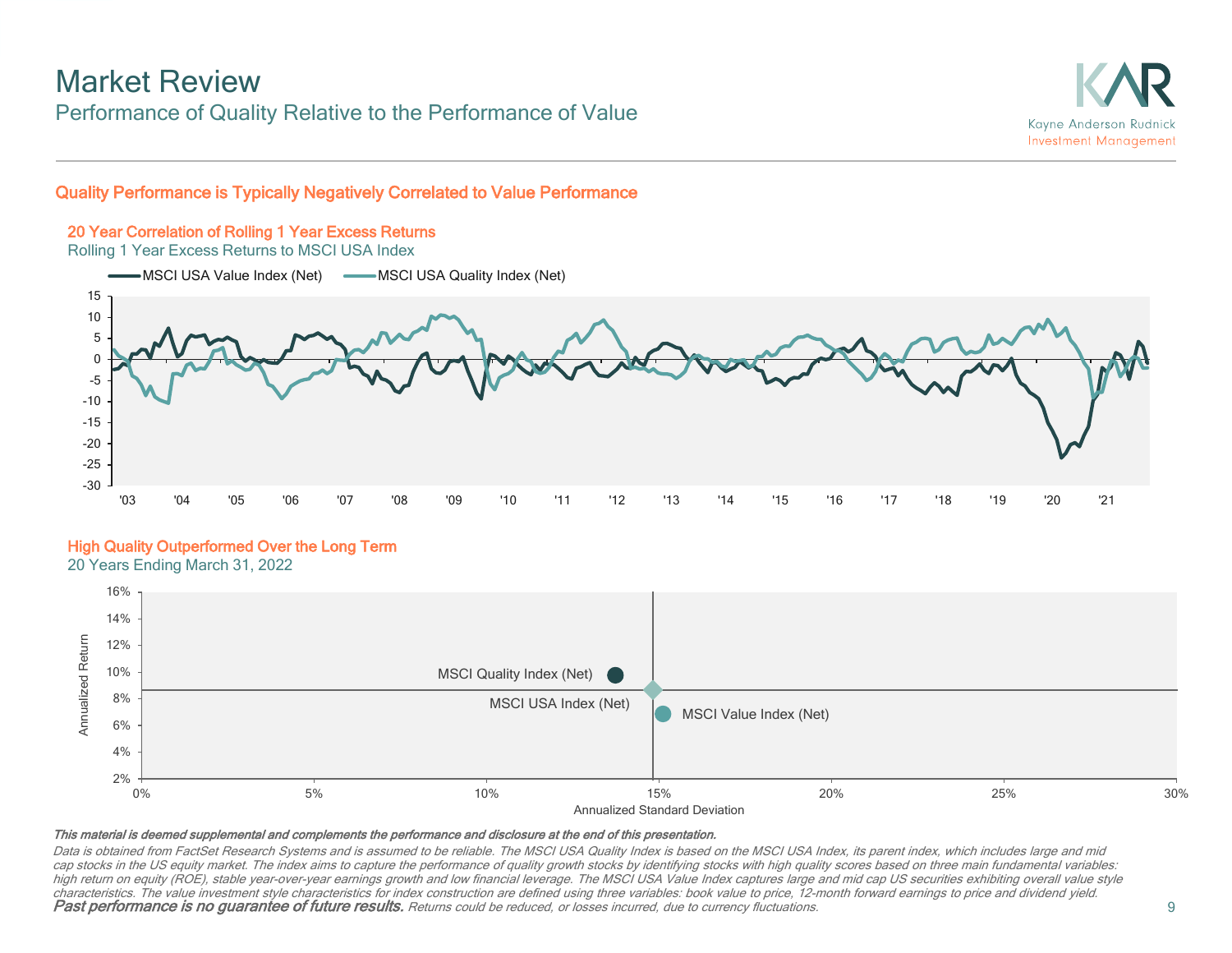### Quarterly Performance Overview Mid Cap Core Portfolio Periods Ending March 31, 2022



### Monthly and Quarterly Performance

|                      | <b>Gross</b><br>(%) | <b>Net</b><br>(%) | Index<br>(% ) | <b>Excess</b><br><b>Returns</b><br>- Net (bps) |
|----------------------|---------------------|-------------------|---------------|------------------------------------------------|
| January              | (10.89)             | (11.14)           | (7.37)        | (377)                                          |
| February             | (1.81)              | (2.06)            | (0.72)        | (134)                                          |
| March                | 1.12                | 0.87              | 2.56          | (169)                                          |
| <b>First Quarter</b> | (11.52)             | (12.22)           | (5.68)        | (654)                                          |

### Attribution by Sector

Quarter Ending March 31, 2022

### **Contributors**

| <b>Highest</b>                | Contribution |
|-------------------------------|--------------|
| W. R. Berkley                 | $+0.70%$     |
| Aspen Technology              | $+0.41%$     |
| <b>LPL Financial Holdings</b> | $+0.33%$     |
| <b>Bentley Systems</b>        | $+0.18%$     |
| Globus Medical                | $+0.08%$     |
| Lowest                        | Contribution |
| Latham Group                  | $(1.49\%)$   |
| SiteOne Landscape Supply      | $(1.01\%)$   |
| Zebra Technologies            | $(0.97\%)$   |
| Azenta                        | $(0.91\%)$   |
| <b>Dolby Laboratories</b>     | $(0.82\%)$   |



#### This material is deemed supplemental and complements the performance and disclosure at the end of this presentation.

The attribution data provided herein is based upon a buy and hold methodology for a representative portfolio. Returns for the Kayne Anderson Rudnick composite are preliminary. All periods less than one year are total returns and are not annualized. For further details on the composite, please see the disclosure statement in this presentation. Data is obtained from FactSet Research Systems and is assumed to be reliable. Numbers may not always add up due to rounding. Past performance is no guarantee of future results, Returns could be reduced, or losses incurred, due to currency fluctuations.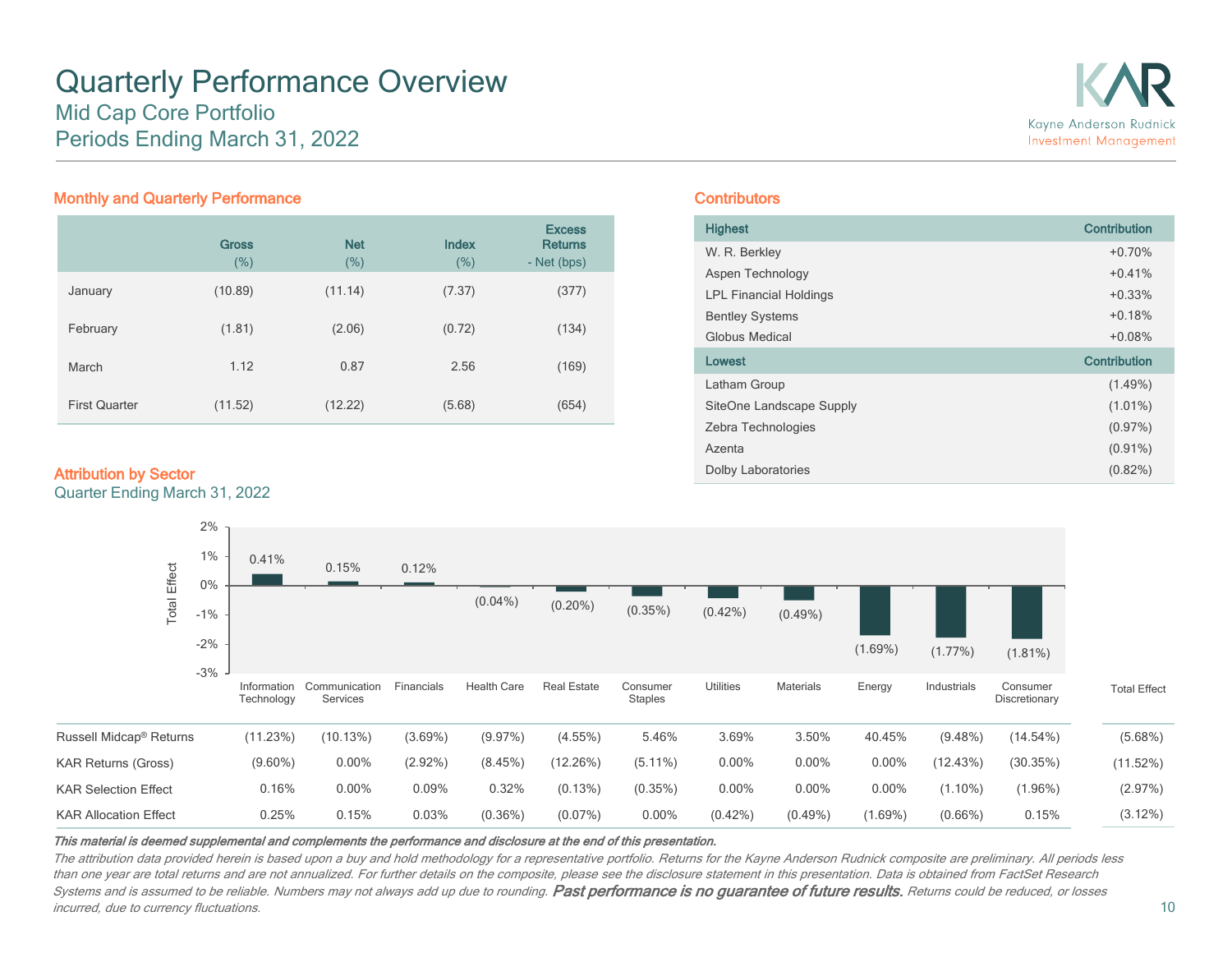## Annual Performance Overview Mid Cap Core Portfolio Periods Ending March 31, 2022



### Quarterly and Annual Performance

|                       | <b>Gross</b><br>(%) | <b>Net</b><br>(%) | <b>Index</b><br>(%) | <b>Excess</b><br><b>Returns</b><br>- Net (bps) |
|-----------------------|---------------------|-------------------|---------------------|------------------------------------------------|
| Second Quarter 2021   | 9.29                | 8.49              | 7.50                | 99                                             |
| Third Quarter 2021    | 0.16                | (0.59)            | (0.93)              | 34                                             |
| Fourth Quarter 2021   | 8.71                | 7.92              | 6.44                | 148                                            |
| First Quarter 2022    | (11.52)             | (12.22)           | (5.68)              | (654)                                          |
| 1 Year Ending 3/31/22 | 5.28                | 2.17              | 6.92                | (475)                                          |

### Attribution by Sector

One Year Ending March 31, 2022



#### This material is deemed supplemental and complements the performance and disclosure at the end of this presentation.

The attribution data provided herein is based upon a buy and hold methodology for a representative portfolio. Returns for the Kayne Anderson Rudnick composite are preliminary. All periods less than one year are total returns and are not annualized. For further details on the composite, please see the disclosure statement in this presentation. Data is obtained from FactSet Research Systems and is assumed to be reliable. Numbers may not always add up due to rounding. Past performance is no guarantee of future results, Returns could be reduced, or losses incurred, due to currency fluctuations.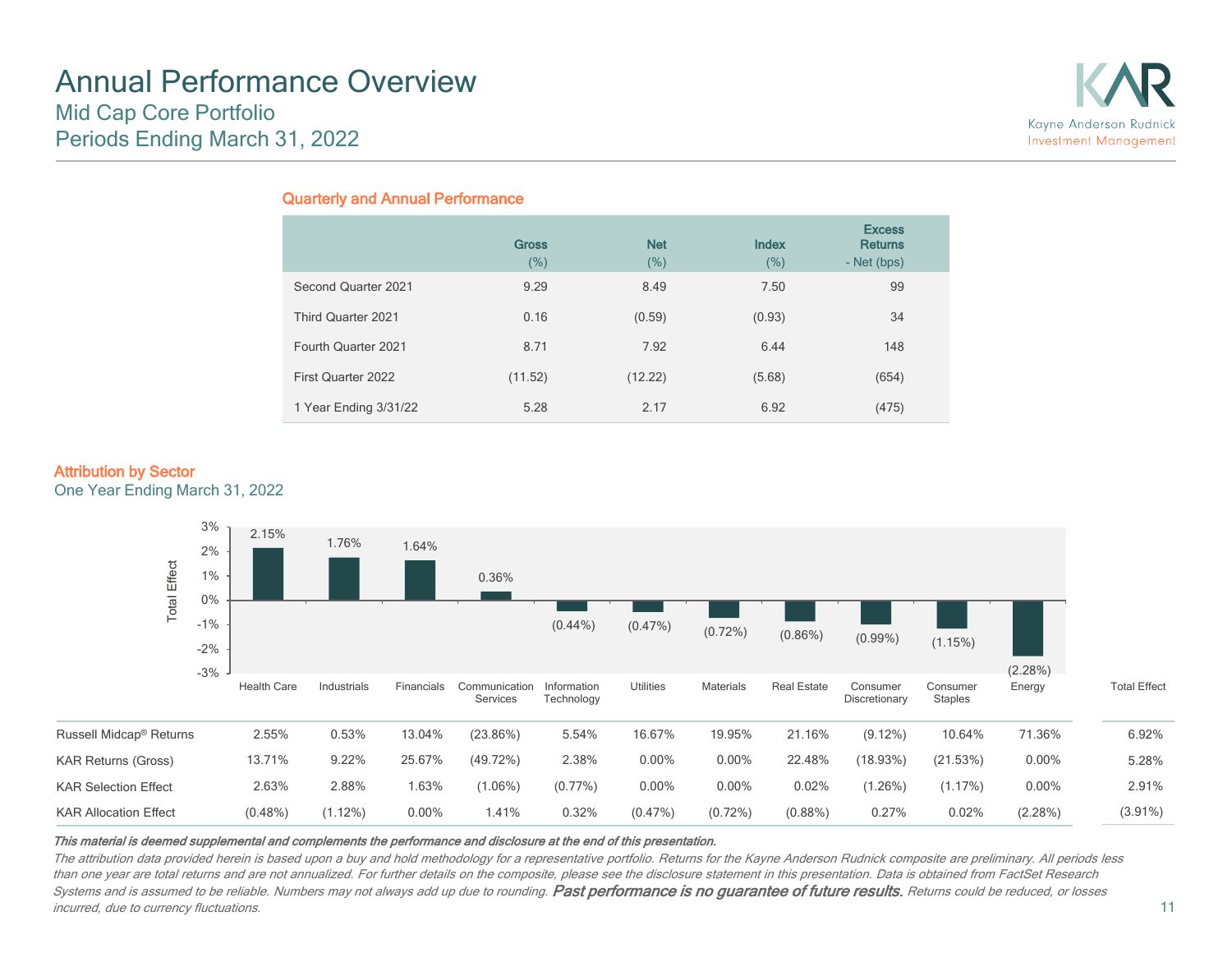| <b>Security</b>                     | <b>Contribution</b> | <b>Comments</b>                                                                                                                                                                                                                                                                                                                                                                                                                                      |
|-------------------------------------|---------------------|------------------------------------------------------------------------------------------------------------------------------------------------------------------------------------------------------------------------------------------------------------------------------------------------------------------------------------------------------------------------------------------------------------------------------------------------------|
| <b>West Pharmaceutical Services</b> | $+2.26%$            | West Pharmaceutical saw its shares rise in the last year despite COVID-19<br>issues as far fewer clinical trials have been cancelled and the need for the<br>company's delivery products during the crisis contributed to performance.                                                                                                                                                                                                               |
| W. R. Berkley                       | $+1.06%$            | W.R. Berkley reported strong growth driven by pricing and volumes.<br>Management views the underlying property and casualty insurance market<br>conditions as favorable for the company's underwriters' ability to write<br>profitable policies. Market participants reacted favorably, causing the stock<br>to rise over the 12-month period.                                                                                                       |
| Equifax                             | $+1.00\%$           | Over the past 12 months, Equifax's mortgage business benefited from low<br>interest rates and its workforce solutions business benefited from strong<br>demand as employment rebounded post COVID.                                                                                                                                                                                                                                                   |
| Globus Medical                      | $+0.87%$            | Globus Medical saw its shares outperform as new variants of COVID-19<br>subsided and visits to doctors' offices rebounded. That in turn stimulated<br>elective procedures growth, which has positively impacted the company's<br>performance.                                                                                                                                                                                                        |
| Old Dominion Freight Line           | $+0.73%$            | Old Dominion Freight Line's reputation for a superior level of on-time and<br>undamaged deliveries allows it to charge premium prices to shippers. We<br>believe the company's reputation combined with a dense network of service<br>centers allows the company to earn better economics than competitors. In<br>our view, Old Dominion's focus on providing high-quality services to<br>customers continues to yield market share gains over time. |

A complete list of portfolio holdings and specific securities transactions for the preceding 12 months is available upon request. Holdings are subject to change. All information is provided for informational purposes only and should not be deemed as a recommendation to purchase the securities mentioned. Kayne Anderson Rudnick has chosen to review the securities in this document based upon objective criteria. It should not be assumed that securities recommended in the future will be profitable. Data is obtained from FactSet Research Systems and is assumed

to be reliable. Past performance is no guarantee of future results. Returns could be reduced, or losses incurred, due to currency fluctuations.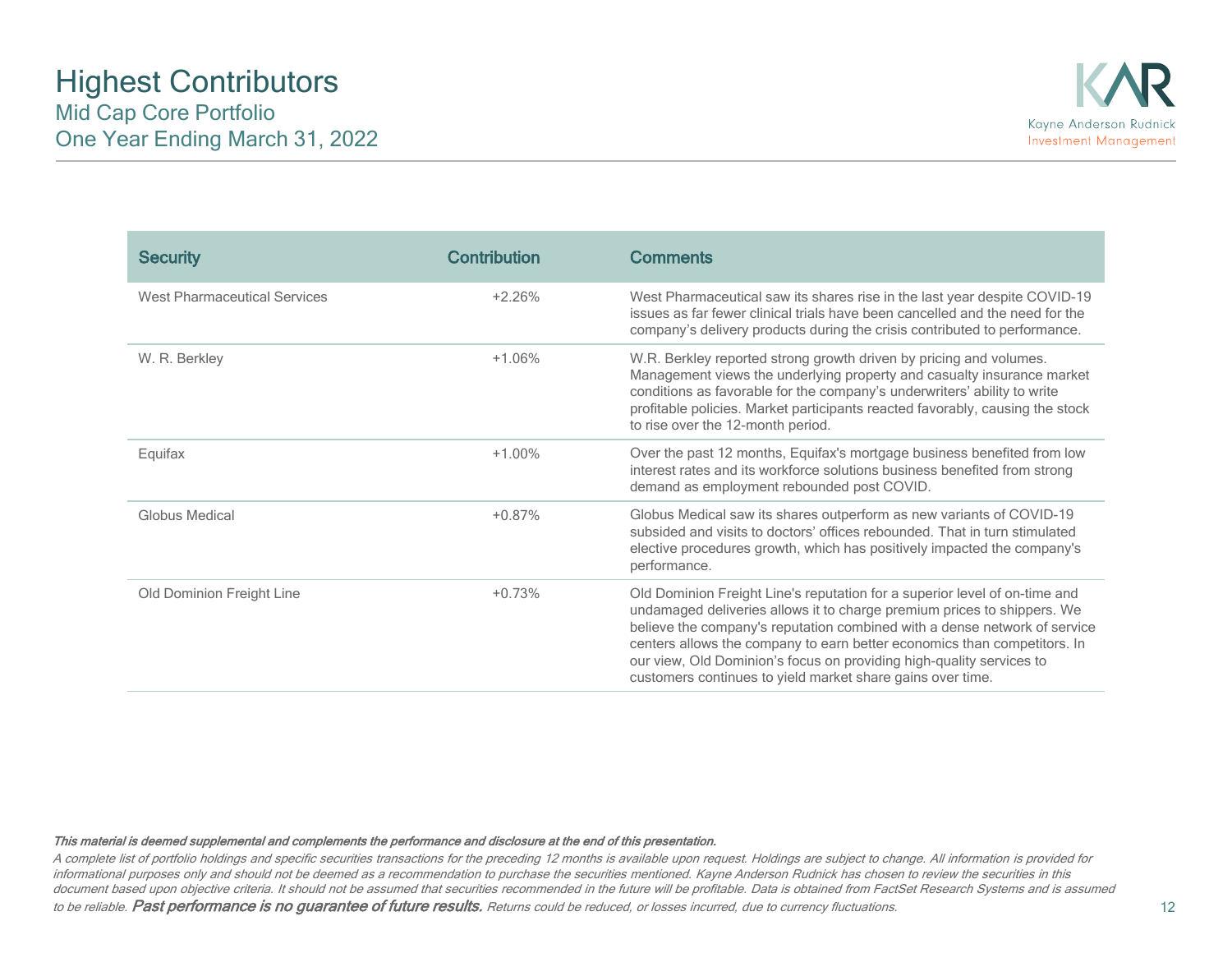| <b>Security</b>    | Contribution | <b>Comments</b>                                                                                                                                                                                                                                                                                                                                                                                                                                                                                                                                                                                                                                                              |
|--------------------|--------------|------------------------------------------------------------------------------------------------------------------------------------------------------------------------------------------------------------------------------------------------------------------------------------------------------------------------------------------------------------------------------------------------------------------------------------------------------------------------------------------------------------------------------------------------------------------------------------------------------------------------------------------------------------------------------|
| Latham Group       | $(1.59\%)$   | While we view the long-term cost advantage of fiberglass versus traditional pool<br>construction as still intact, the current inflationary environment has suppressed the<br>margin of Latham's business as the company works through its backlog. The<br>existing backlog will also lag on margins if raw material inflation persists, as it has<br>during the current period. This contrasts with investors expectation of improving<br>margins at the time of its IPO in Q2 2021. However, as commodity inflation<br>subsides, we believe Latham should continue to see new order growth that is likely<br>to carry higher margins when pricing adjusts at a faster pace. |
| Autohome           | $(0.89\%)$   | Autohome's business weakened as carmakers pulled back on digital advertising<br>amid declining new car sales caused by supply chain constraints. Intensified<br>Chinese government regulatory actions have also pressured China technology<br>shares.                                                                                                                                                                                                                                                                                                                                                                                                                        |
| Ross Stores        | $(0.84\%)$   | Inflationary pressures have negatively impacted Ross Stores as labor costs<br>continued to escalate.                                                                                                                                                                                                                                                                                                                                                                                                                                                                                                                                                                         |
| Dolby Laboratories | $(0.76\%)$   | Dolby Laboratories' results have been hurt by COVID with theaters closing, lower<br>royalties from set-top boxes, and some recent softness in consumer electronics<br>due to supply chain challenges. That said, from our perspective the company has<br>established clear leadership in both audio and visual technology that is seeing<br>increased adoption throughout the ecosystem.                                                                                                                                                                                                                                                                                     |
| Lamb Weston        | (0.75%)      | Lamb Weston faced pandemic-related headwinds triggered by input cost inflation<br>and supply chain disruptions. These headwinds coincided with a poor crop year for<br>potatoes due to weather. As a result, shares have lagged the broader market and<br>other portfolio constituents. We have seen French fry demand increase with the<br>economic re-opening, and the company has been implementing price increases to<br>pass through cost increases. We believe the company has the liquidity to weather<br>through the current period and continues to be the number one scale producer of<br>frozen potatoes in the U.S.                                              |

A complete list of portfolio holdings and specific securities transactions for the preceding 12 months is available upon request. Holdings are subject to change. All information is provided for informational purposes only and should not be deemed as a recommendation to purchase the securities mentioned. Kayne Anderson Rudnick has chosen to review the securities in this document based upon objective criteria. It should not be assumed that securities recommended in the future will be profitable. Data is obtained from FactSet Research Systems and is assumed

to be reliable. Past performance is no guarantee of future results. Returns could be reduced, or losses incurred, due to currency fluctuations.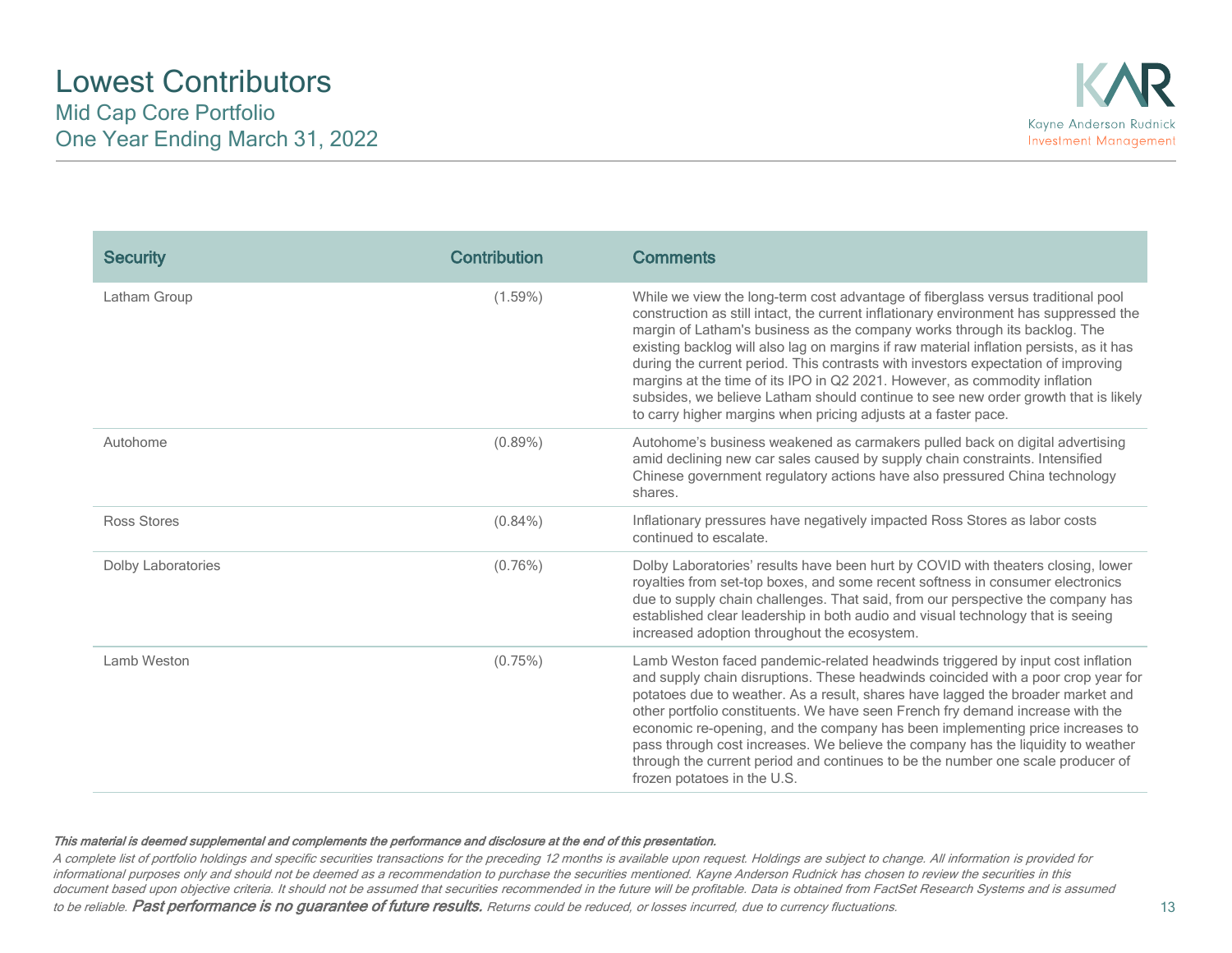| <b>Purchases</b>                          | <b>Descriptions/Reasons</b>                                                                                                                                                                                                                                                                                                                                                                                                                                                                                                                                                                                                                                           |
|-------------------------------------------|-----------------------------------------------------------------------------------------------------------------------------------------------------------------------------------------------------------------------------------------------------------------------------------------------------------------------------------------------------------------------------------------------------------------------------------------------------------------------------------------------------------------------------------------------------------------------------------------------------------------------------------------------------------------------|
| Domino's Pizza-Initiated Position         | Domino's Pizza was founded in 1960 and has become the largest pizza chain in the<br>world based on global retail sales. Additionally, Domino's has over 29 million active<br>members in its customer loyalty program. The company's footprint consists of<br>18,300 stores in over 90 markets.                                                                                                                                                                                                                                                                                                                                                                        |
| Aspen Technology-Increased Position       | We increased our position in Aspen Technology after a period of subpar relative<br>market performance that has been tied to the company's oil and gas exposure and<br>the announcement in the fourth quarter 2021 that a larger rival would be taking a<br>controlling interest in the company while Aspen would take control of the rival's OSI<br>and Geological Simulation Software assets. While this transition could take time, we<br>believe that the new entity provides synergies for Aspen's products as well as new<br>avenues for growth. With the shares' relative underperformance, we added to our<br>position based on the longer-term opportunities. |
| <b>Bentley Systems-Increased Position</b> | Bentley Systems' shares have underperformed as the technology sector has been<br>under pressure since the fall of 2021. We believe the company's outlook is promising<br>as they migrate their customer base to more specialized applications that should<br>embed them even further into Bentley's products. We believe management does a<br>good job allocating capital as it has executed accretive M&A. We took advantage of<br>the underperformance to add to our underweight position.                                                                                                                                                                          |
| Cooper Companies-Increased Position       | Cooper Companies' shares trailed the market in the last year as the ongoing COVID<br>pandemic negatively impacted visits to ophthalmologists' offices and therefore hurt<br>fitting numbers. Also, Cooper's Myopia product, MiSight, has been slower to ramp up<br>than anticipated. We believe these issues should start resolving themselves in<br>2022. Therefore, we increased our position during the quarter.                                                                                                                                                                                                                                                   |

A complete list of portfolio holdings and specific securities transactions for the preceding 12 months is available upon request. Holdings are subject to change. All information is provided for informational purposes only and should not be deemed as a recommendation to purchase the securities mentioned. Kayne Anderson Rudnick has chosen to review the securities in this document based upon objective criteria. It should not be assumed that securities recommended in the future will be profitable.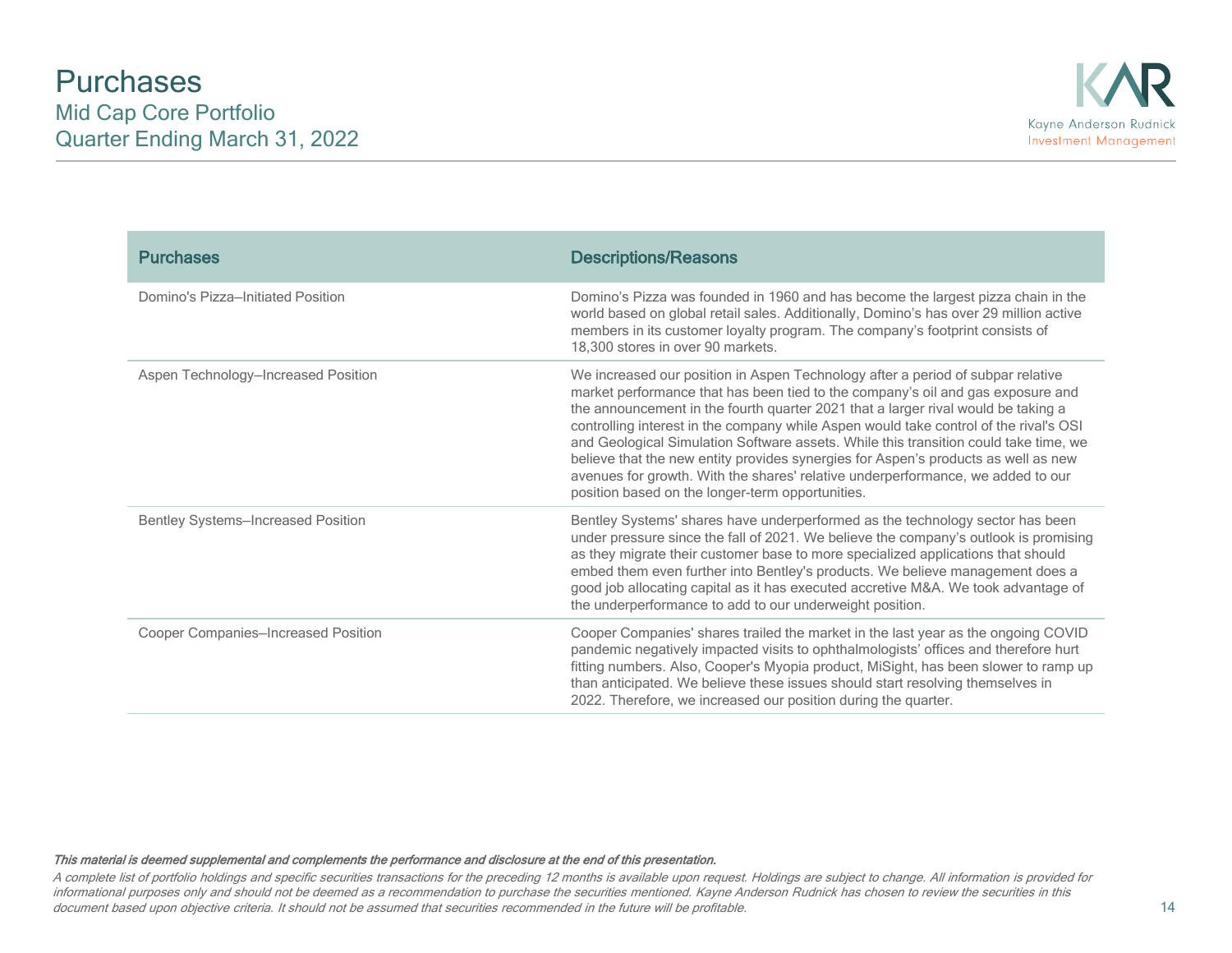### Domino's Pizza (DPZ)

- Domino's Pizza has near ubiquitous participation in the company's domestic supply chain operations, which in our view provides purchasing scale across ingredients and route density in the delivery and re-stocking of goods to stores. From our perspective, these scale advantages are then shared and can be utilized to further the value proposition of Domino's versus other pizza restaurants without impairing profitability.
- Domino's scaled store footprint provides market density and continues to be reinforced via "fortressing" markets with additional stores to drive increased service levels and provide enhanced economics to delivery drivers (more delivery runs per shift). We believe the resulting enhanced service level drives repeat business from customers and solid delivery driver economics.
- In our view, the company operates a business with a go-to-market strategy of providing value, convenience, and a quality product with great service to attract and retain customers. Additionally, Domino's treats franchisees as true partners and enables an organically sourced culture of entrepreneurs with "pizza sauce in their veins" to operate the business over time.

#### This material is deemed supplemental and complements the performance and disclosure at the end of this presentation.

A complete list of portfolio holdings and specific securities transactions for the preceding 12 months is available upon request. Holdings are subject to change. All information is provided for informational purposes only and should not be deemed as a recommendation to purchase the securities mentioned. Kayne Anderson Rudnick has chosen to review the securities in this document based upon objective criteria. It should not be assumed that securities recommended in the future will be profitable.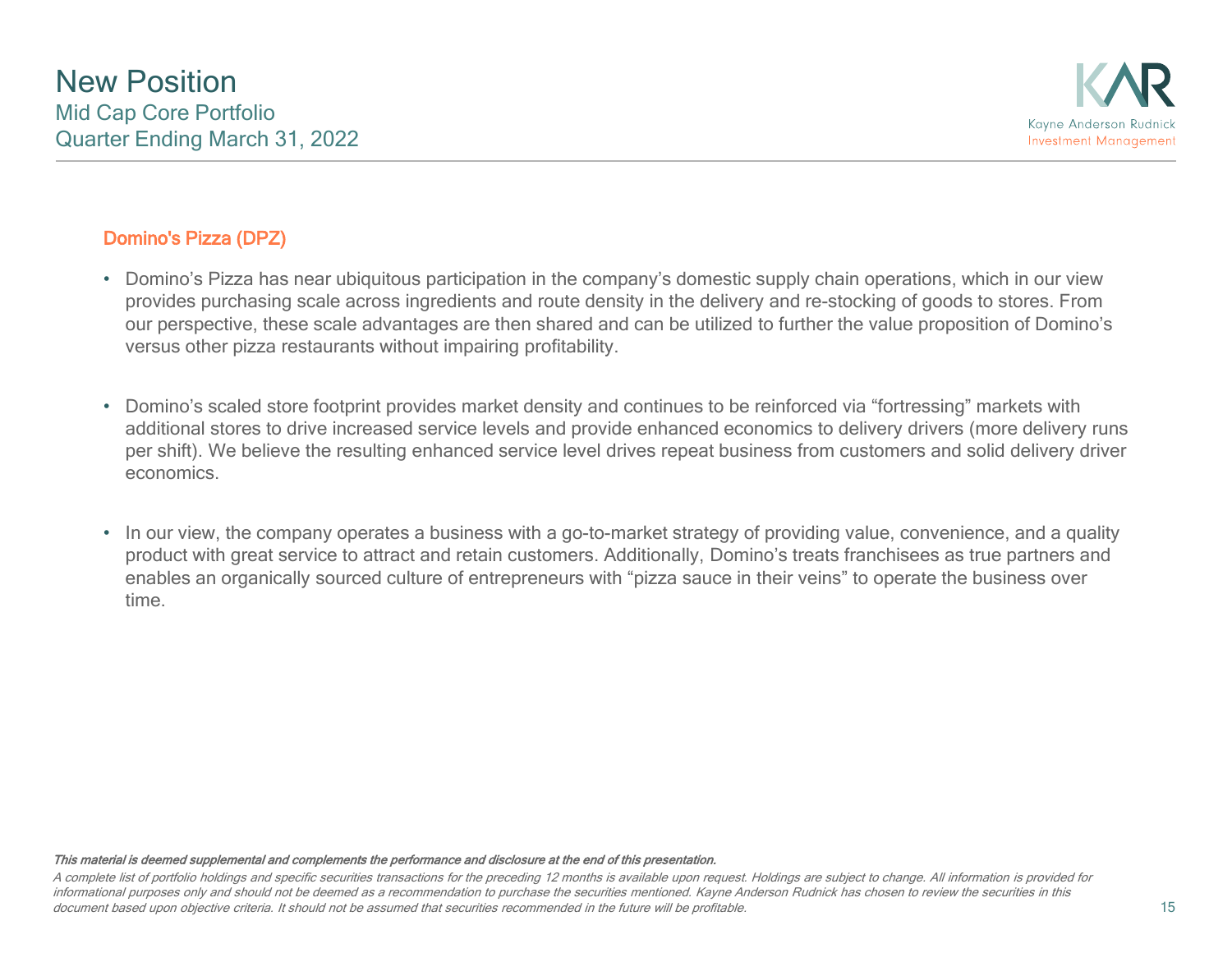| <b>Sales</b>                               | <b>Reasons</b>                                                                                                                                                                                                                                                                                                                                                                                                                                                                                                                                           |
|--------------------------------------------|----------------------------------------------------------------------------------------------------------------------------------------------------------------------------------------------------------------------------------------------------------------------------------------------------------------------------------------------------------------------------------------------------------------------------------------------------------------------------------------------------------------------------------------------------------|
| Amphenol-Sold Entire Position              | We sold our shares in Amphenol to fund the increase in Bentley Systems. We<br>believe the long-term growth prospects for Bentley are higher than that of<br>Amphenol.                                                                                                                                                                                                                                                                                                                                                                                    |
| Tractor Supply-Sold Entire Position        | Tractor Supply experienced strong growth during the pandemic as its rural-centric<br>customer base was less impacted by stay-at-home restrictions due to the COVID-19<br>pandemic and initiatives by management to improve its omni-channel strategy paid<br>off. As we slowly move on from the pandemic, we believe the competitive retail<br>environment should heighten and the gains that Tractor Supply has made could see<br>headwinds. We sold our position to invest in Domino's Pizza which we believe offers<br>a solid long-term growth path. |
| Equifax-Trimmed Position                   | We trimmed our position in Equifax after an increase in the shares since our last<br>increase. The stock was trading at the high end of its historical range, so we trimmed<br>our position during the quarter.                                                                                                                                                                                                                                                                                                                                          |
| Old Dominion Freight Line–Trimmed Position | Old Dominion Freight Line experienced strong growth as the pandemic accelerated<br>online transactions in multiple layers of the economy. We trimmed our position to<br>reflect the higher valuation.                                                                                                                                                                                                                                                                                                                                                    |

A complete list of portfolio holdings and specific securities transactions for the preceding 12 months is available upon request. Holdings are subject to change. All information is provided for informational purposes only and should not be deemed as a recommendation to purchase the securities mentioned. Kayne Anderson Rudnick has chosen to review the securities in this document based upon objective criteria. It should not be assumed that securities recommended in the future will be profitable.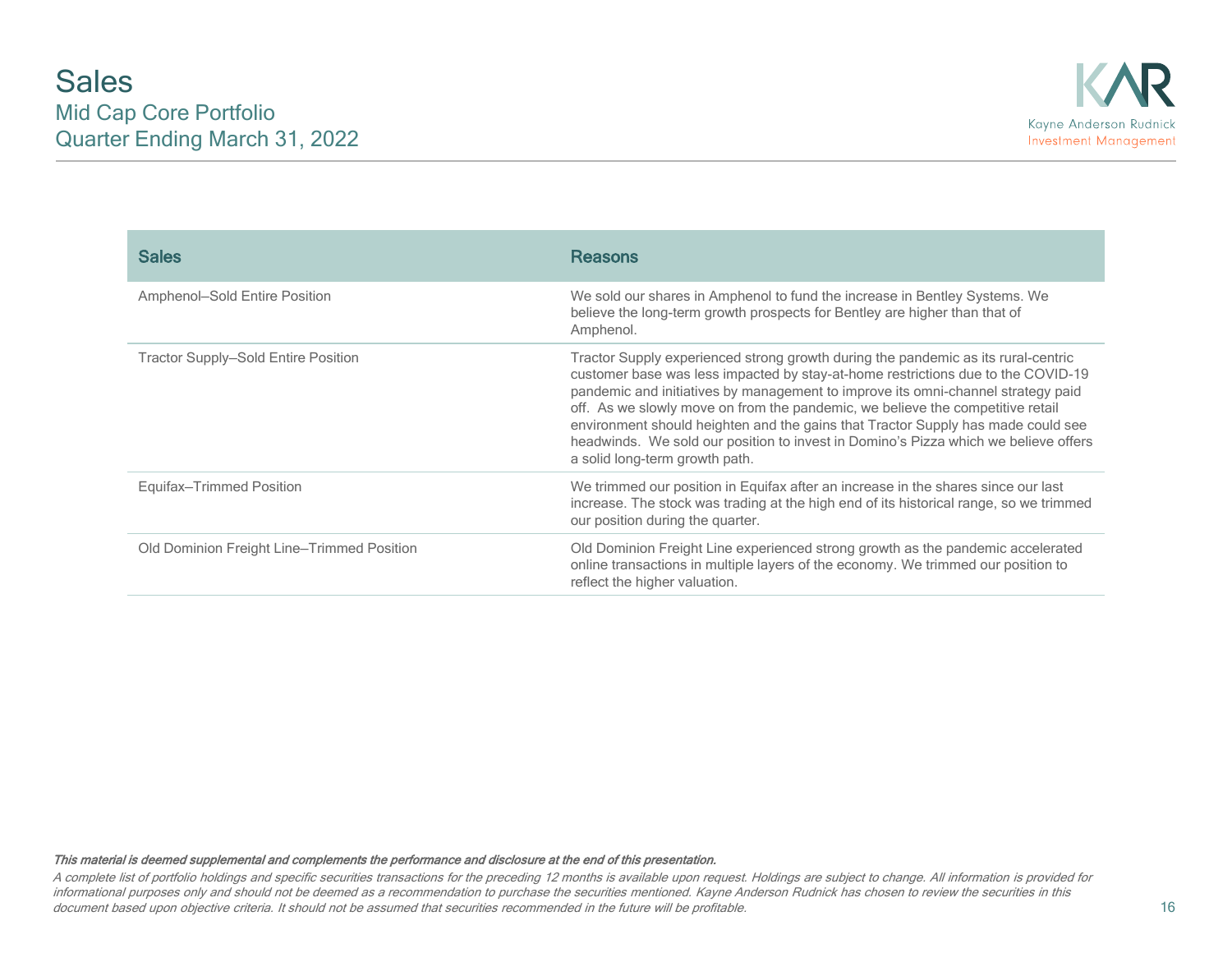## Portfolio Characteristics

Higher Quality, Stronger, More Consistent Growth, & Better Value Mid Cap Core Portfolio — As of March 31, 2022



|                                                | <b>KAR Mid Cap</b><br>Core | Russell Midcap®<br>Index |
|------------------------------------------------|----------------------------|--------------------------|
| <b>Quality</b>                                 |                            |                          |
| Return on Equity-Past 5 Years                  | 21.0%                      | 15.5%                    |
| <b>Total Debt/EBITDA</b>                       | 3.8x                       | 4.1x                     |
| Earnings Variability-Past 10 Years             | 39.0%                      | 64.8%                    |
| Growth                                         |                            |                          |
| Earnings Per Share Growth-Past 5 Years         | 15.7%                      | 13.5%                    |
| Earnings Per Share Growth–Past 10 Years        | 14.4%                      | 9.7%                     |
| Dividend Per Share Growth–Past 5 Years         | 9.4%                       | 6.0%                     |
| Dividend Per Share Growth–Past 10 Years        | 8.9%                       | 9.0%                     |
| Capital Generation-{ROE x (1-Payout)}          | 15.6%                      | 11.1%                    |
| <b>Value</b>                                   |                            |                          |
| P/E Ratio-Trailing 12 Months                   | 29.9x                      | 24.5x                    |
| Dividend Yield                                 | 0.7%                       | 1.4%                     |
| Free Cash Flow Yield <sup>†</sup>              | 2.9%                       | 3.3%                     |
| <b>Market Characteristics</b>                  |                            |                          |
| \$ Weighted Average Market Cap-3-Year Average  | \$15.2 B                   | \$19.3 B                 |
| Largest Market Cap-3-Year Average              | \$47.7 B                   | \$62.5 B                 |
| Annualized Standard Deviation-Since Inception* | 15.7%                      | 19.5%                    |

In a market of average businesses, we seek to own protected proprietary businesses that generate exceptional returns on shareholders' capital without employing significant debt.

In a market of cyclical businesses requiring growth capital from fickle markets, we seek to own companies producing self-funded strong, consistent growth sustainable into the future.

And we have historically been able to achieve this high quality and strong growth at a comparable valuation to the market.

#### \*January 1, 2000

†Free cash flow data is as of December 31, 2021. Prices are as of March 31, 2022. Excludes financials.

This material is deemed supplemental and complements the performance and disclosure at the end of this presentation.

Data is obtained from FactSet Research Systems and BNY Mellon and is assumed to be reliable. Other principal consultant firms may use different algorithms to calculate selected statistics. Estimates are based on certain assumptions and historical information. Past performance is no guarantee of future results. Returns could be reduced, or losses incurred, due to currency fluctuations.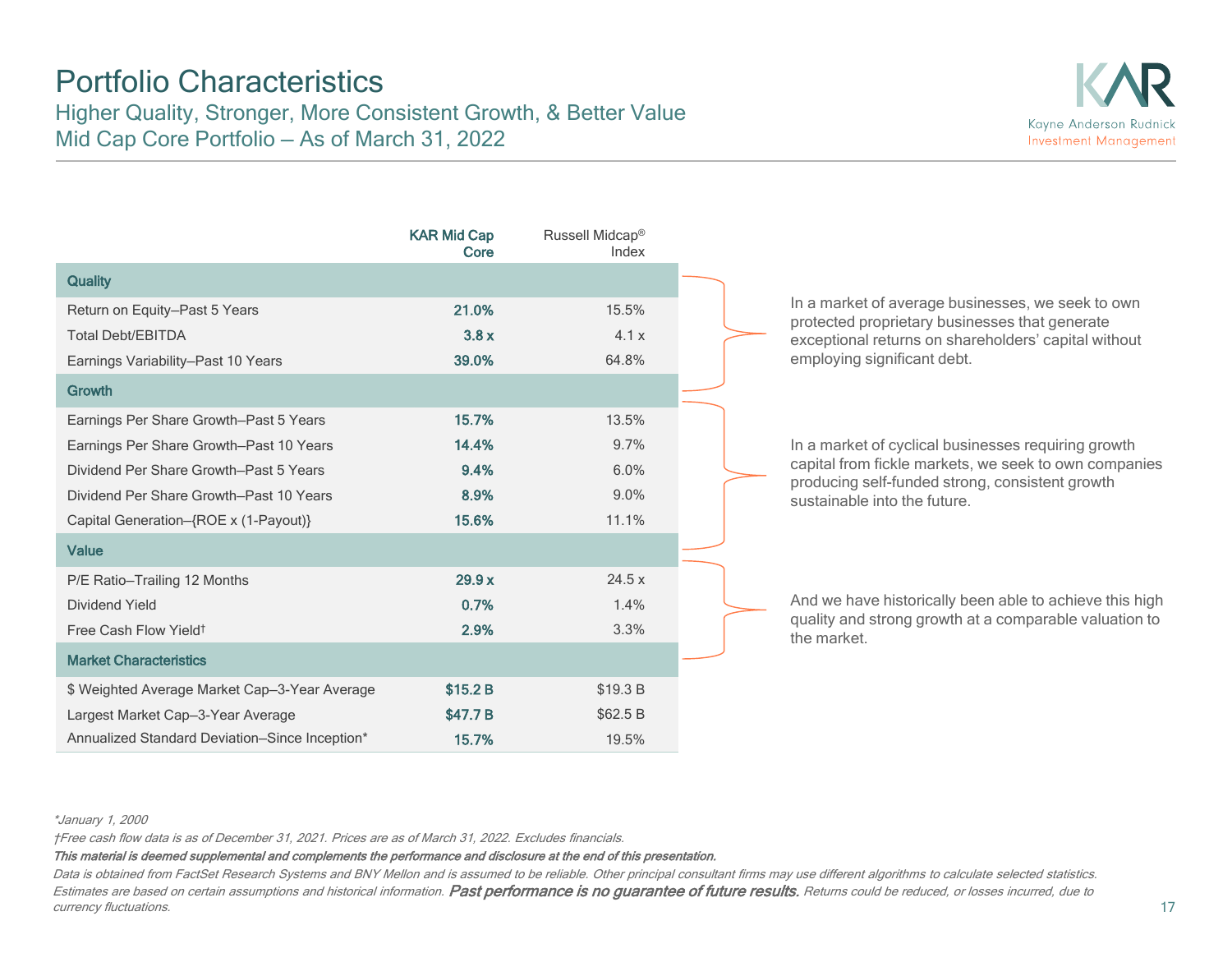## Market Outlook U.S. Economy

### We believe the economy will grow in 2022, but at a slower pace than 2021. Just as COVID disruptions started to ease globally and particularly in the U.S., high commodity prices and continued supply chain issues have persisted due to the Russian invasion of Ukraine and several Chinese COVID-19 lockdowns.

- Corporate earnings were particularly robust in 2021 with S&P 500 operating margins at all-time highs. We believe corporate profit growth will moderate in 2022, but remain positive.
- Inflation concerns have grown during the quarter in response to Russian sanctions, which impact global commodity prices (oil, wheat, corn, and many raw materials). The two-year U.S. Treasury yield rose from 0.73% to 2.29% during the quarter, reflecting the belief the Fed will have to get more hawkish. We believe the Fed is attempting to fight inflation without pushing the economy into a recession.
- Fiscal stimulus is decreasing over the next several years even if a reduced Build Back Better bill gets passed.
- Short-term interest rate increases, slowing GDP and corporate profits, and mid-term elections could lead to much more volatility in 2022 than the S&P 500 experienced in 2021.

Figure 1: Fed Global Supply Chain Pressure Index\*



Data as of March 31, 2022. Figure 1 data is obtained from Federal Reserve Bank of New York, IHS Markit and J.P. Morgan Asset Management and is assumed to be reliable. Figure 2 data is obtained from BLS, FactSet and J.P. Morgan Asset Management and is assumed to be reliable. \*The Federal Reserve Bank of New York bases its Global Supply Chain Pressure Index on the Baltic Dry Index (benchmark for the price of moving raw materials by sea), Harpex Index (benchmark for the rate liners pay to charter ships), BLS airfreight cost indices (benchmarks for measuring change in rates for air transpiration) and 3 PMI supply chain-related components: delivery times (the amount of time elapsed between the time an order is placed and the time it is shipped), backlogs (the volume of orders that a company has received, but not yet fulfilled) and purchased stocks (the level of inventory of materials purchased in the current month compared to the month prior) for manufacturing firms across seven interconnected economies: China, the euro area, Japan, South Korea, Taiwan, the United Kingdom and the United States. CPI used is CPI-U and values shown are % change vs. one year ago. Core CPI is defined as CPI excluding food and energy prices. The Personal Consumption Expenditure (PCE) deflator employs an evolving chain-weighted basket of consumer expenditures instead of the fixed-weight basket used in CPI calculations. Past performance is no guarantee of future results. Returns could be reduced, or losses incurred, due to currency fluctuations.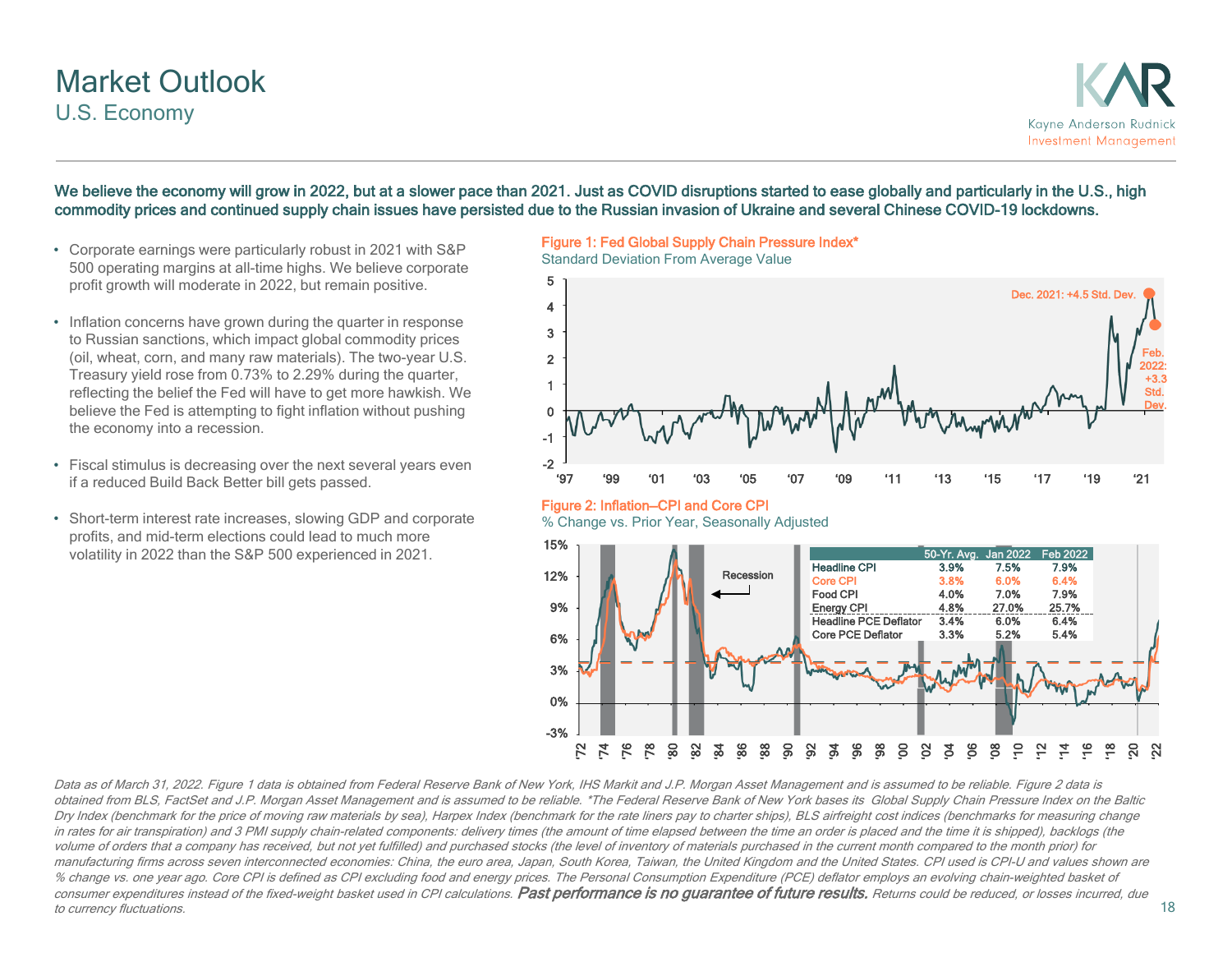## Market Outlook International Economy



### The global economy is still in a recovery mode, but COVID-19 continues to impact economies in an unpredictable way.

- Global inflation expectations have risen along with the U.S., particularly in Asia where numerous city and country shutdowns have continued to contribute to the supply/demand shortfall globally.
- The U.S. has continued to produce significant returns for over a decade now; however, if the technology sector decline continues, diversification and foreign markets may do better because of a lack of technology exposure in many of the international developed markets.
- Emerging markets struggled in 2021 with the prospect of rising interest rates in 2022 and continued COVID-19 variants causing economic disruptions. China's regulatory crackdown was a clear negative for many Chinese technology and educational companies.
- The invasion of Ukraine has negative implications for European economic growth. The longer the conflict lasts, the more likely Europe will slip into a recession.

### Figure 3: MSCI EAFE and MSCI USA Relative Performance

U.S. Dollar, Total Return, Cumulative Outperformance\*



### Figure 4: Representation of Key Sectors in International Markets

% of Index Market Capitalization



Data as of March 31, 2022. Figure 3 data is obtained from FactSet, MSCI and J.P. Morgan Asset Management and is assumed to be reliable. \*Cycles of outperformance include a qualitative component to determine turning points in leadership. Figure 4 data is obtained from FactSet, Federal Reserve, MSCI, Standard & Poor's and J.P. Morgan Asset Management and is assumed to be reliable. All return values are MSCI Gross Index data. EM North Asia includes China, Taiwan and South Korea. EM South Asia includes India, Indonesia, Malaysia, Pakistan, Philippines,<br>Taiwan and Thailand. **Past performan**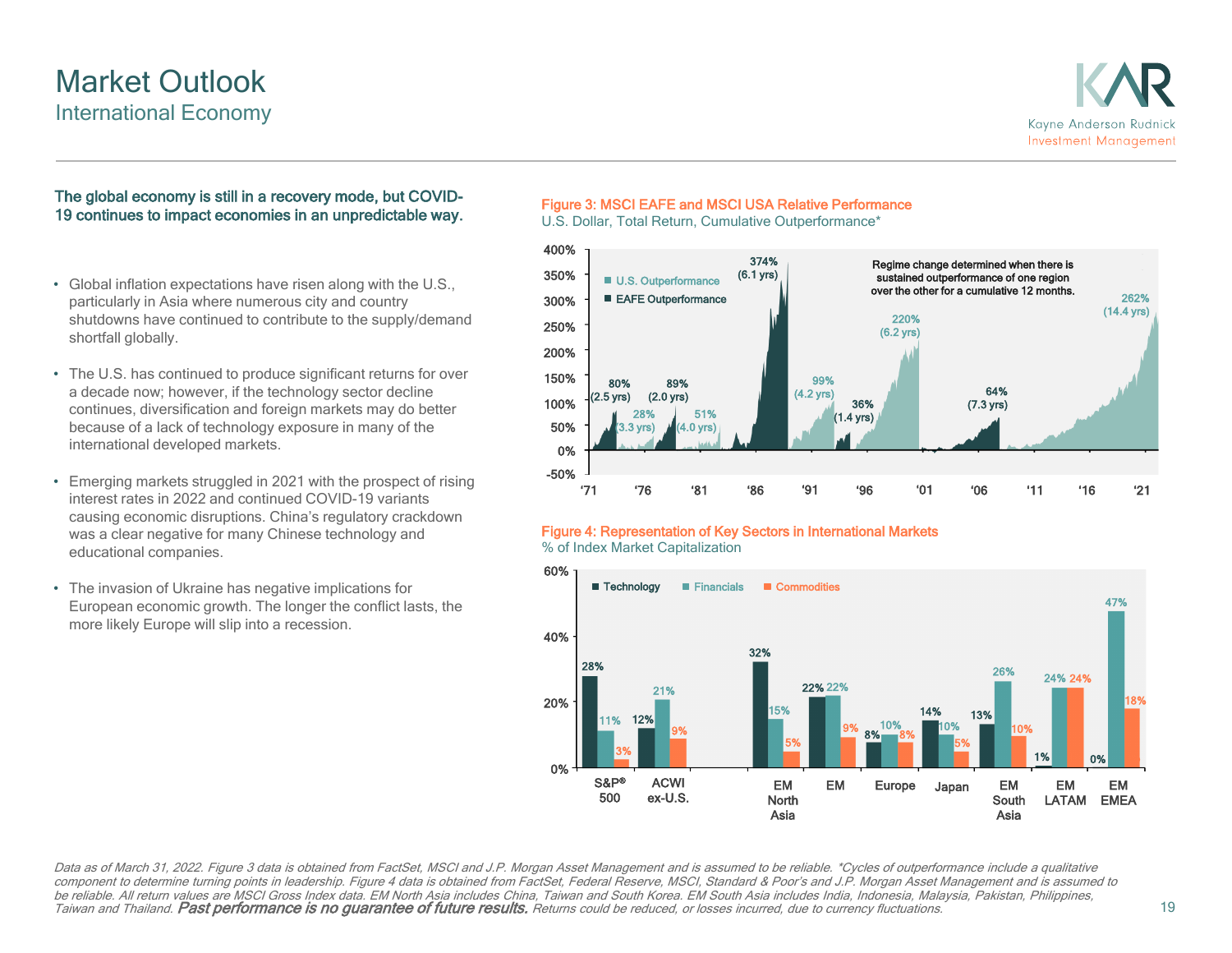## Market Outlook



### We continue to believe that the risk/reward ratio for equities over the long-term is favorable on an absolute basis and particularly relative to fixed income.

- From our perspective, business should continue to improve, but we are still not back to normal activity. The rate of improvement in 2022 could be slower than 2021.
- Equity valuations are above normal by historic measures on absolute levels, but still attractive relative to interest rates. We think earnings are likely to continue to improve from here on a multi-year basis, albeit at a slower rate.
- Geopolitical events have caused a more uncertain outlook for European and Chinese growth.
- Corporate profit margins have already recovered to all-time highs despite high input costs and transportation bottlenecks.
- In our view, the biggest risk is the Fed overshoots rate increases and slows the economy more than expected and we enter a recession over the next 12-to-24 months.
- We believe high-quality businesses with protected markets are a better place to invest than lower quality companies operating in more competitive markets over the long term.
- We believe that the outlook for the equity markets continues to be favorable going forward. As we see it, the longer-term outlook is still favorable as earnings recover.
- In our view, relatively tame interest rates historically combined with growing earnings is a powerful combination for reasonable equity performance.

### Figure 5: Federal Funds Rate Expectations

FOMC and Market Expectations for the Federal Funds Rate



#### Figure 6: Global Valuations

Current and 25-Year Next 12 Months Price-to-Earnings Ratio



Data as of March 31, 2022. Figure 5 data is obtained from Bloomberg, FactSet, Federal Reserve and J.P. Morgan Asset Management and is assumed to be reliable. Market expectations are based off of the respective Federal Funds Futures contracts for December expiry. \*Long-run projections are the rates of growth, unemployment and inflation to which a policymaker expects the economy to converge over the next five to six years in absence of further shocks and under appropriate monetary policy. Forecasts are not a reliable indicator of future performance. Forecasts, projections and other forward-looking statements are based upon current beliefs and expectations. They are for illustrative purposes only and serve as an indication of what may occur. Given the inherent uncertainties and risks associated with forecasts, projections or other forward-looking statements, actual events, results or performance may differ materially from those reflected or contemplated. Figure 6 data is obtained from FactSet, MSCI, Standard & Poor's, Thomson Reuters and J.P. Morgan Asset Management and is assumed to be reliable. Valuation chart uses MSCI indices for all regions/countries, except for the U.S., which is the S&P 500. All indices use IBES aggregate earnings estimates, which may differ from earnings estimates used elsewhere in the book. MSCI Europe includes the eurozone as well as countries not in the currency bloc, such as Norway, Sweden, Switzerland and the UK (which collectively make up 44% of the overall index). **Past performance**<br>**is no guarantee of future resul**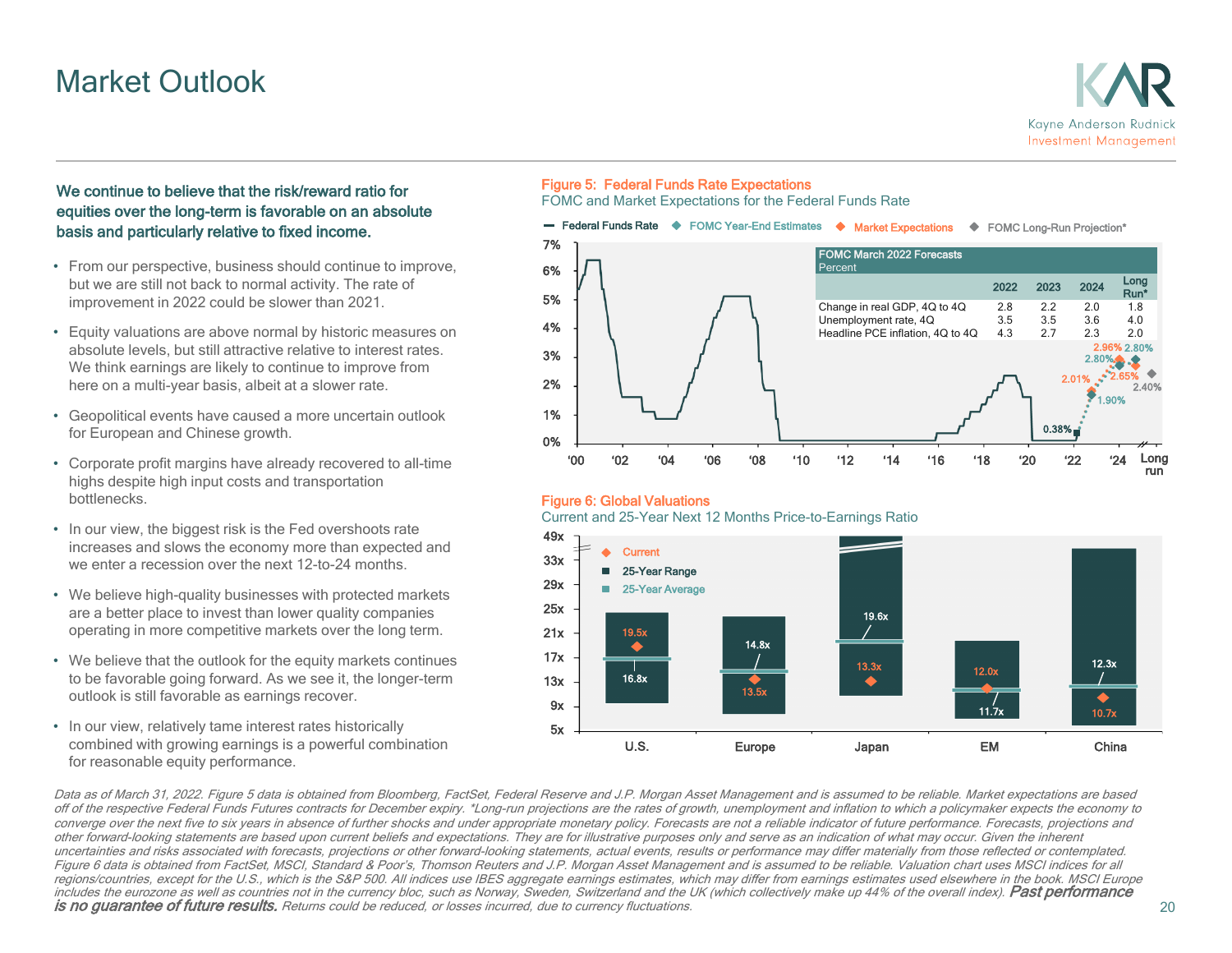# Appendix





• **Disclosure**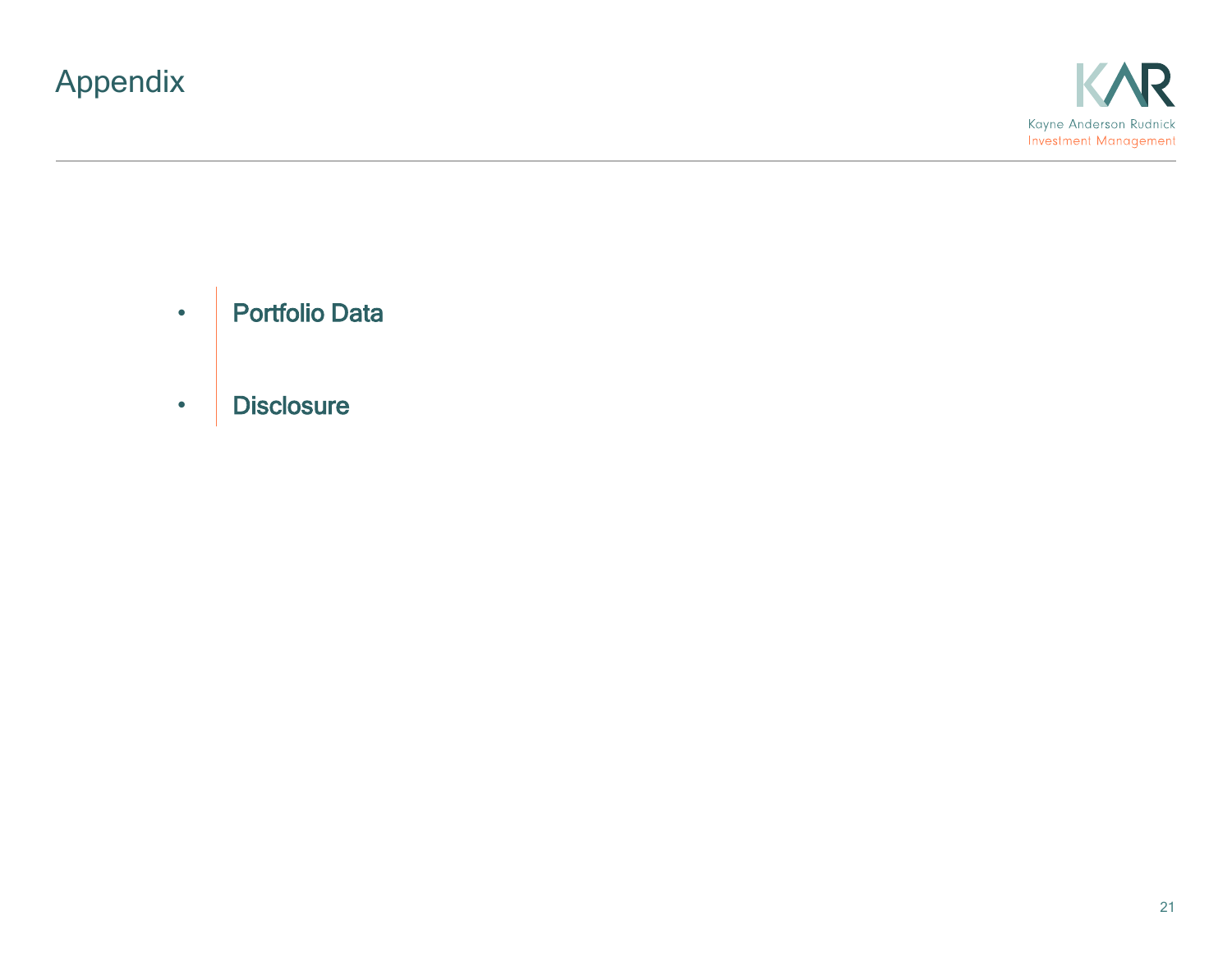A complete list of portfolio holdings and specific security transactions for the preceding 12 months is available upon request. Holdings are subject to change. Holdings and weightings are based on a representative portfolio. Individual investors' holdings may differ slightly. The sector information represented above is based on GICS sector classifications. Data is obtained from FactSet Research Systems and is assumed to be reliable. Numbers may not always add up due to rounding.

## Sector Weights Mid Cap Core Portfolio As of March 31, 2022

| <b>Sectors</b>                | <b>KAR Mid Cap</b><br>Core<br>(% ) | <b>Russell Midcap®</b><br>Index<br>(% ) | Underweight/Overweight (%)                                               |
|-------------------------------|------------------------------------|-----------------------------------------|--------------------------------------------------------------------------|
| Industrials                   | 33.3                               | 14.5                                    | 18.8                                                                     |
| <b>Health Care</b>            | 21.5                               | 10.9                                    | $10.6$                                                                   |
| Financials                    | $15.7$                             | 12.9                                    | $2.8\,$                                                                  |
| Consumer Staples              | 3.2                                | $3.8$                                   | (0.7)                                                                    |
| Information Technology        | $15.5$                             | 17.6                                    | (2.1)                                                                    |
| <b>Consumer Discretionary</b> | 9.2                                | 11.4                                    | (2.3)                                                                    |
| <b>Communication Services</b> | $\overline{\phantom{0}}$           | $3.4$                                   | (3.4)                                                                    |
| Utilities                     |                                    | $5.2\,$                                 | (5.2)                                                                    |
| Energy                        | $\overline{\phantom{a}}$           | 5.7                                     | (5.7)                                                                    |
| Materials                     | $\overline{\phantom{a}}$           | 6.1                                     | (6.1)                                                                    |
| <b>Real Estate</b>            | $1.7$                              | $8.5\,$                                 | (6.8)                                                                    |
|                               |                                    |                                         | $\mathbf 5$<br>$-15$<br>$-10$<br>$-5$<br>15<br>25<br>$10$<br>$20\,$<br>0 |

# Kayne Anderson Rudnick **Investment Management**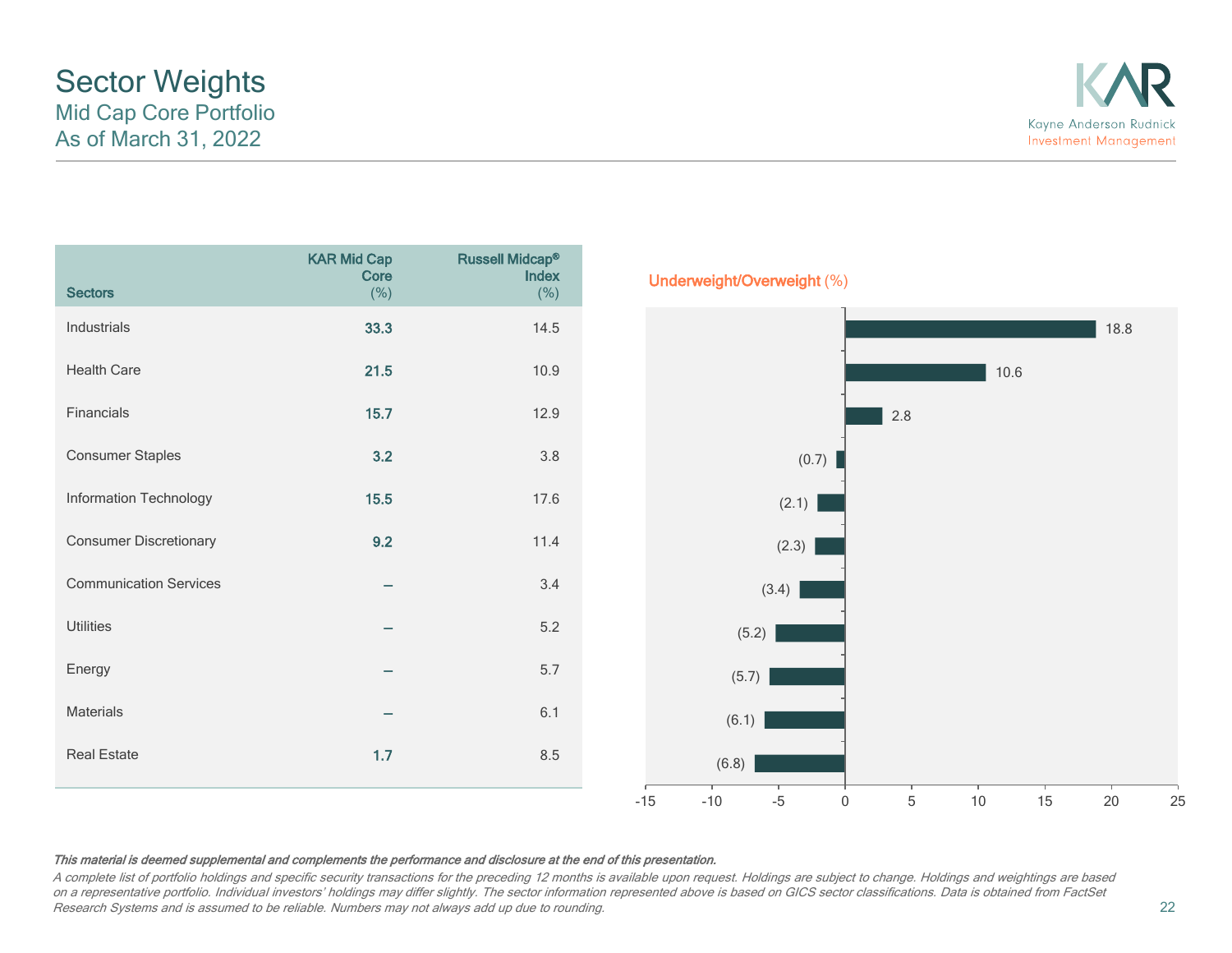### Conviction-Driven Investing Provides Opportunities for Excess Return Mid Cap Core Portfolio As of March 31, 2022 **Investment Management**



Research confidence leads to large active weights

Kayne Anderson Rudnick

|                                | <b>KAR Mid Cap</b><br>Core | <b>Russell Midcap®</b><br><b>Index</b> |
|--------------------------------|----------------------------|----------------------------------------|
| # of Holdings                  | 30                         | 824                                    |
| Average Position Size (%)      | 3.3                        | 0.1                                    |
| Weight of Top Ten Holdings (%) | 45.6                       | 4.8                                    |
| Active Share (%)               | 96.5                       |                                        |

The strategy benefits from diversification while still taking significant active positions

#### This material is deemed supplemental and complements the performance and disclosure at the end of this presentation.

A complete list of portfolio holdings and specific security transactions for the preceding 12 months is available upon request. Holdings are subject to change. Holdings and weightings are based on a representative portfolio. Individual investors' holdings may differ slightly. The sector information represented above is based on GICS sector classifications. Data is obtained from FactSet Research Systems and is assumed to be reliable. Numbers may not always add up due to rounding.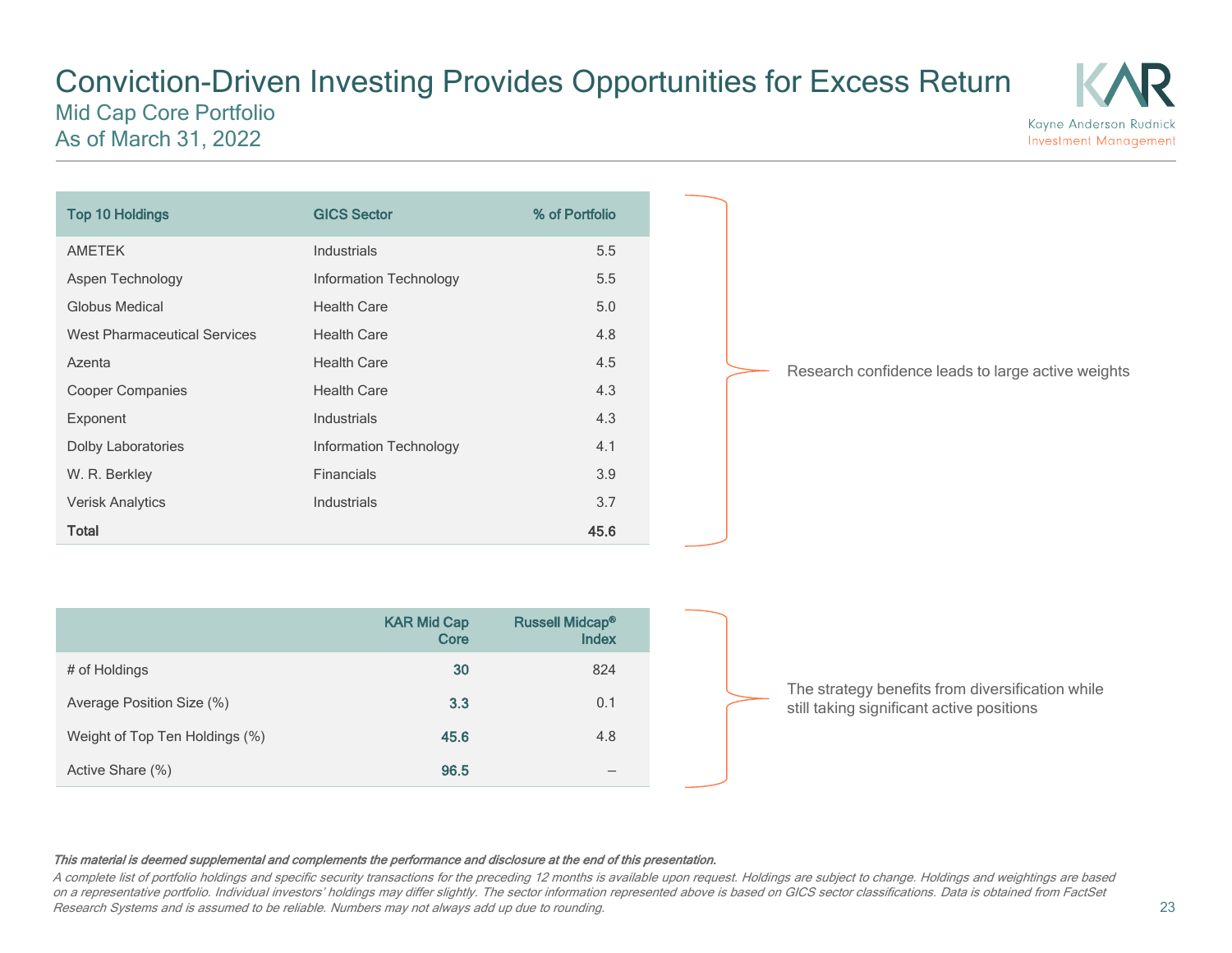## Strong Risk-Adjusted Returns Mid Cap Core Portfolio

Inception\* to March 31, 2022

### Meaningful Excess Return with Lower Volatility

Annualized Since Inception\*



### Strong Risk-Adjusted Performance Metrics

Annualized Since Inception\*

|                                   | <b>Alpha</b> | <b>Sharpe</b><br>Ratio | <b>Standard</b><br><b>Deviation</b> | <b>Semi-Standard</b><br><b>Deviation</b> | <b>Beta</b> | <b>Tracking</b><br><b>Error</b> |
|-----------------------------------|--------------|------------------------|-------------------------------------|------------------------------------------|-------------|---------------------------------|
| <b>KAR Mid Cap Core</b>           | 2.93         | 0.60                   | 15.69                               | 12.28                                    | 0.75        | 7.32                            |
| Russell Midcap <sup>®</sup> Index | 0.00         | 0.41                   | 19.46                               | 15.01                                    | 1.00        | 0.00                            |

#### \*January 1, 2000

This material is deemed supplemental and complements the performance and disclosure at the end of this presentation.

Returns for the Kayne Anderson Rudnick composite are preliminary and are gross of fees unless otherwise specified. For further details on the composite, please see the disclosure statement in this presentation. Data is obtained from FactSet Research Systems and is assumed to be reliable. Past performance is no guarantee of future results. Returns could be reduced, or losses incurred, due to currency fluctuations.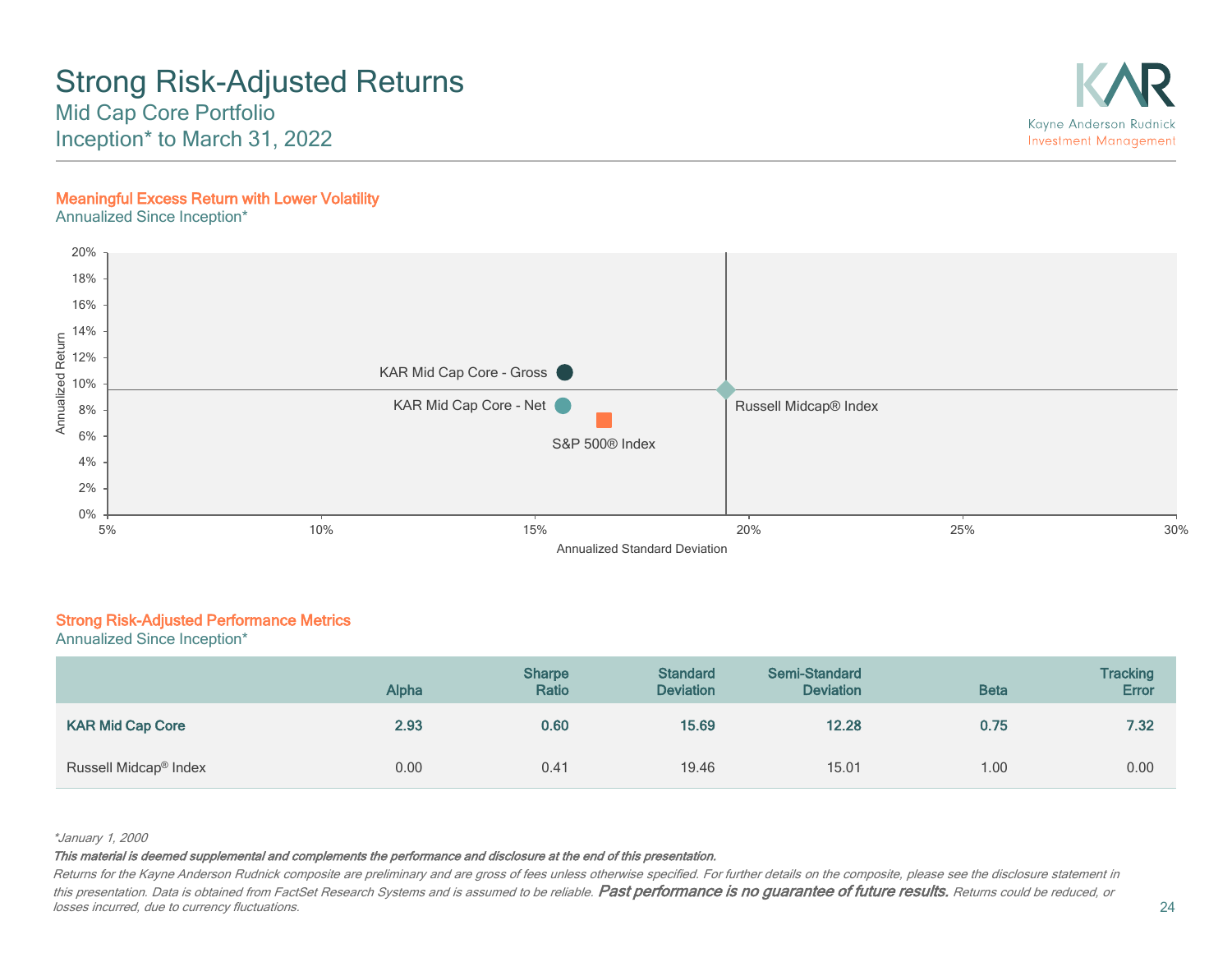

| <b>Periods</b><br><b>Ending</b><br>3/31/22 | <b>Gross</b><br>(% ) | <b>Net</b><br>(%) | Index<br>(% ) | <b>Excess</b><br><b>Return</b><br>- Net (bps) |
|--------------------------------------------|----------------------|-------------------|---------------|-----------------------------------------------|
| <b>First Quarter</b>                       | (11.52)              | (12.22)           | (5.68)        | (654)                                         |
| 1 Year                                     | 5.28                 | 2.17              | 6.92          | (475)                                         |
| 3 Years                                    | 17.73                | 14.29             | 14.89         | (60)                                          |
| 5 Years                                    | 16.60                | 13.18             | 12.62         | 56                                            |
| 7 Years                                    | 13.90                | 10.78             | 10.68         | 10                                            |
| 10 Years                                   | 15.37                | 12.76             | 12.85         | (10)                                          |
| Since Inception*                           | 10.88                | 8.33              | 9.54          | (122)                                         |

#### \*January 1, 2000

#### This material is deemed supplemental and complements the performance and disclosure at the end of this presentation.

Returns for the Kayne Anderson Rudnick composite are preliminary. All periods less than one year are total returns and are not annualized. For further details on the composite, please see the disclosure statement in this presentation. Data is obtained from FactSet Research Systems and is assumed to be reliable. Numbers may not always add up due to rounding. Past performance is no guarantee of future results. Returns could be reduced, or losses incurred, due to currency fluctuations.

IMPORTANT RISK CONSIDERATIONS: Equity Securities: The market price of equity securities may be adversely affected by financial market, industry, or issuer-specific events. Focus on a particular style or on small or medium-sized companies may enhance that risk. Limited Number of Investments: Because the portfolio has a limited number of securities, it may be more susceptible to factors adversely affecting its securities than a portfolio with a greater number of securities. Market Volatility: Local, regional, or global events such as war, acts of terrorism, the speed of infectious illness or other public health issues, recessions, or other events could have a significant impact on the portfolio and its investments, including hampering the ability of the portfolio manager(s) to invest the portfolio's assets as intended.

### Annualized Performance Calendar Year Performance

| <b>Periods</b><br><b>Ending</b><br>12/31 | <b>Gross</b><br>(% ) | <b>Net</b><br>(% ) | Index<br>(% ) | <b>Excess</b><br><b>Return</b><br>- Net (bps) |
|------------------------------------------|----------------------|--------------------|---------------|-----------------------------------------------|
| 2021                                     | 25.64                | 21.99              | 22.58         | (60)                                          |
| 2020                                     | 26.23                | 22.56              | 17.10         | 545                                           |
| 2019                                     | 32.71                | 28.87              | 30.54         | (167)                                         |
| 2018                                     | (3.24)               | (6.11)             | (9.06)        | 295                                           |
| 2017                                     | 26.60                | 22.92              | 18.52         | 441                                           |
| 2016                                     | 12.24                | 8.95               | 13.80         | (485)                                         |
| 2015                                     | 3.87                 | 2.73               | (2.44)        | 517                                           |
| 2014                                     | 17.88                | 16.68              | 13.22         | 347                                           |
| 2013                                     | 28.48                | 27.15              | 34.76         | (761)                                         |
| 2012                                     | 16.27                | 14.45              | 17.28         | (282)                                         |
| 2011                                     | 4.29                 | 2.95               | (1.55)        | 449                                           |
| 2010                                     | 19.46                | 17.99              | 25.48         | (749)                                         |
| 2009                                     | 21.47                | 19.16              | 40.48         | (2, 132)                                      |
| 2008                                     | (28.78)              | (30.29)            | (41.46)       | 1,117                                         |
| 2007                                     | 6.19                 | 4.20               | 5.60          | (140)                                         |
| 2006                                     | 13.10                | 10.91              | 15.26         | (436)                                         |
| 2005                                     | 8.79                 | 5.56               | 12.65         | (709)                                         |
| 2004                                     | 15.29                | 11.86              | 20.22         | (836)                                         |
| 2003                                     | 26.67                | 23.03              | 40.06         | (1,703)                                       |
| 2002                                     | (12.62)              | (15.26)            | (16.19)       | 92                                            |
| 2001                                     | (2.76)               | (5.59)             | (5.62)        | 3                                             |
| 2000                                     | 21.54                | 17.94              | 8.25          | 969                                           |